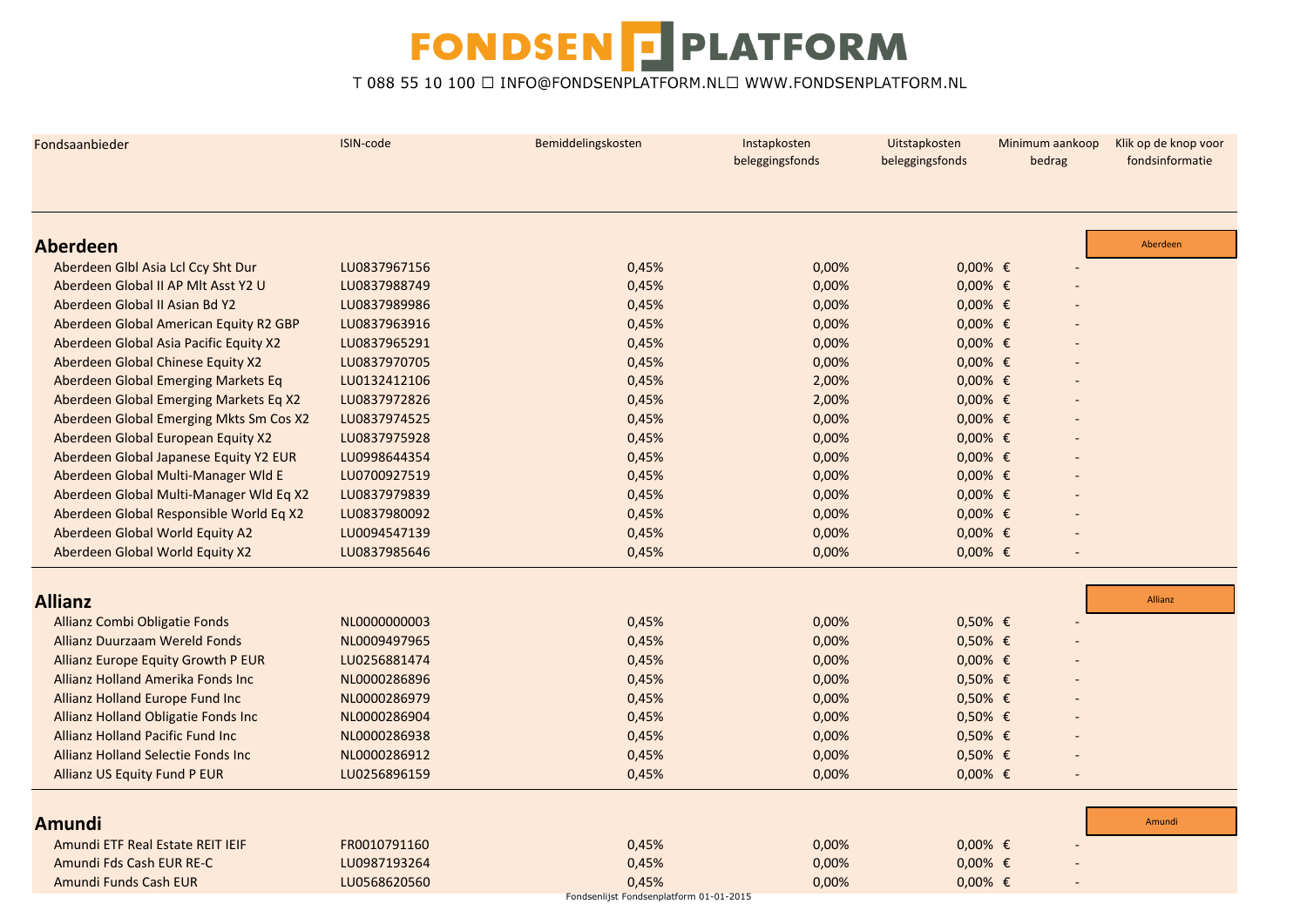| Amundi Funds Equity Thailand AU-C            | LU0158078906 | 0,45%                                   | 0,00% | $0,00%$ €  |          |                  |
|----------------------------------------------|--------------|-----------------------------------------|-------|------------|----------|------------------|
| First Eagle Amundi Int. Fund - AU-C          | LU0068578508 | 0,45%                                   | 0,00% | $0,00%$ €  |          |                  |
| First Eagle Amundi International RU-C        | LU0878867604 | 0,45%                                   | 0,00% | $0,00%$ €  |          |                  |
|                                              |              |                                         |       |            |          |                  |
| <b>ASN</b>                                   |              |                                         |       |            |          | <b>ASN</b>       |
| <b>ASN Duurzaam Aandelenfonds</b>            | NL0000441301 | 0,45%                                   | 0,00% | $0,00%$ €  |          |                  |
| <b>ASN Duurzaam Obligatiefonds</b>           | NL0000441244 | 0,45%                                   | 0,00% | $0,00%$ €  |          |                  |
| <b>ASN Duurzaam Small &amp; Midcap Fonds</b> | NL0000290518 | 0,45%                                   | 0,00% | $0,00%$ €  |          |                  |
| <b>ASN Groenprojectenfonds</b>               | NL0000000000 | 0,45%                                   | 0,00% | $0,00%$ €  |          |                  |
| <b>ASN Milieu &amp; Waterfonds</b>           | NL0000280501 | 0,45%                                   | 0,00% | $0,00%$ €  |          |                  |
| <b>ASN Mixfonds</b>                          | NL0000280089 | 0,45%                                   | 0,00% | $0,00%$ €  |          |                  |
| ASN-Novib Microkredietfonds                  | NL0000000001 | 0,45%                                   | 0,00% | $0,00%$ €  |          |                  |
|                                              |              |                                         |       |            |          |                  |
| <b>AXA</b>                                   |              |                                         |       |            |          | <b>AXA</b>       |
| AXA Rosenberg Global Eq Alpha A EUR          | IE00B1VJ6602 | 0,45%                                   | 0,00% | $0,00%$ €  | 5.000,00 |                  |
| AXA Rosenberg Japan Equity Alp A € Hdg       | IE00B2430N18 | 0,45%                                   | 0,00% | $0,00%$ €  | 5.000,00 |                  |
| AXA Rosenberg Japan Sm Cp Alpha A €          | IE00BD007T86 | 0,45%                                   | 0,00% | $0,00%$ €  | 5.000,00 |                  |
| AXA Rosenberg Pan-Eurp Eq Alp A EUR          | IE0008365730 | 0,45%                                   | 0,00% | $0,00%$ €  | 5.000,00 |                  |
| AXA Rosenberg US Equity Alpha A EUR Hdg      | IE00B02YQP67 | 0,45%                                   | 0,00% | $0,00%$ €  | 5.000,00 |                  |
| AXA WF Euro Bonds FC EUR                     | LU0072816332 | 0,45%                                   | 0,00% | $0,00%$ €  |          |                  |
| AXA WF Euro Credit IG FC EUR                 | LU0361838963 | 0,45%                                   | 0,00% | $0,00%$ €  |          |                  |
| AXA WF Euro Credit Plus FC EUR               | LU0164100983 | 0,45%                                   | 0,00% | $0,00%$ €  |          |                  |
| AXA WF Frm Europe Emerging FC EUR            | LU0146924526 | 0,45%                                   | 0,00% | $0,00%$ €  |          |                  |
| AXA WF Frm Europe Real Estate FC EUR         | LU0216737063 | 0,45%                                   | 0,00% | $0,00%$ €  |          |                  |
| AXA WF Frm Europe Real Estate Sec AC EUR     | LU0216734045 | 0,45%                                   | 0,00% | $0,00%$ €  |          |                  |
| AXA WF GIbl High Yield Bonds A(H)-C EUR      | LU0125750504 | 0,45%                                   | 0,00% | $0,00%$ €  |          |                  |
| AXA WF Global Aggregate Bonds FC EUR         | LU0266008639 | 0,45%                                   | 0,00% | $0,00%$ €  |          |                  |
| AXA WF Global Flex 50 FC EUR                 | LU0094159554 | 0,45%                                   | 0,00% | $0,00%$ €  |          |                  |
| AXA WF Global High Yield Bds F(H)-C EUR      | LU0125752203 | 0,45%                                   | 0,00% | $0,00%$ €  |          |                  |
|                                              |              |                                         |       |            |          |                  |
| <b>Blackrock</b>                             |              |                                         |       |            |          | <b>Blackrock</b> |
| BGF Emerg Mkts Lcl Ccy Bd D2                 | LU0329592702 | 0,45%                                   | 0,00% | $0,00%$ €  |          |                  |
| <b>BGF Emerging Europe D2 EUR</b>            | LU0252967533 | 0,45%                                   | 0,00% | $0,00%$ €  |          |                  |
| <b>BGF Emerging Markets Bond D2 EUR</b>      | LU0827877043 | 0,45%                                   | 0,00% | $0,00%$ €  |          |                  |
| <b>BGF Emerging Markets D2</b>               | LU0252967376 | 0,45%                                   | 0,00% | $0,00%$ €  |          |                  |
| <b>BGF Euro Bond D2 EUR</b>                  | LU0297941469 | 0,45%                                   | 0,00% | $0,00%$ €  |          |                  |
| <b>BGF Euro Corporate Bond D2 EUR</b>        | LU0368266499 | 0,45%                                   | 0,00% | $0,00%$ €  |          |                  |
| <b>BGF Euro Short Duration Bond D2 EUR</b>   | LU0329592371 | 0,45%                                   | 0,00% | $0,00%$ €  |          |                  |
| <b>BGF Euro-Markets D2 EUR</b>               | LU0252966485 | 0,45%                                   | 0,00% | $0,00\%$ € |          |                  |
| <b>BGF European D2 EUR</b>                   | LU0252966055 | 0,45%                                   | 0,00% | $0,00%$ €  |          |                  |
|                                              |              | Fondsenlijst Fondsenplatform 01-01-2015 |       |            |          |                  |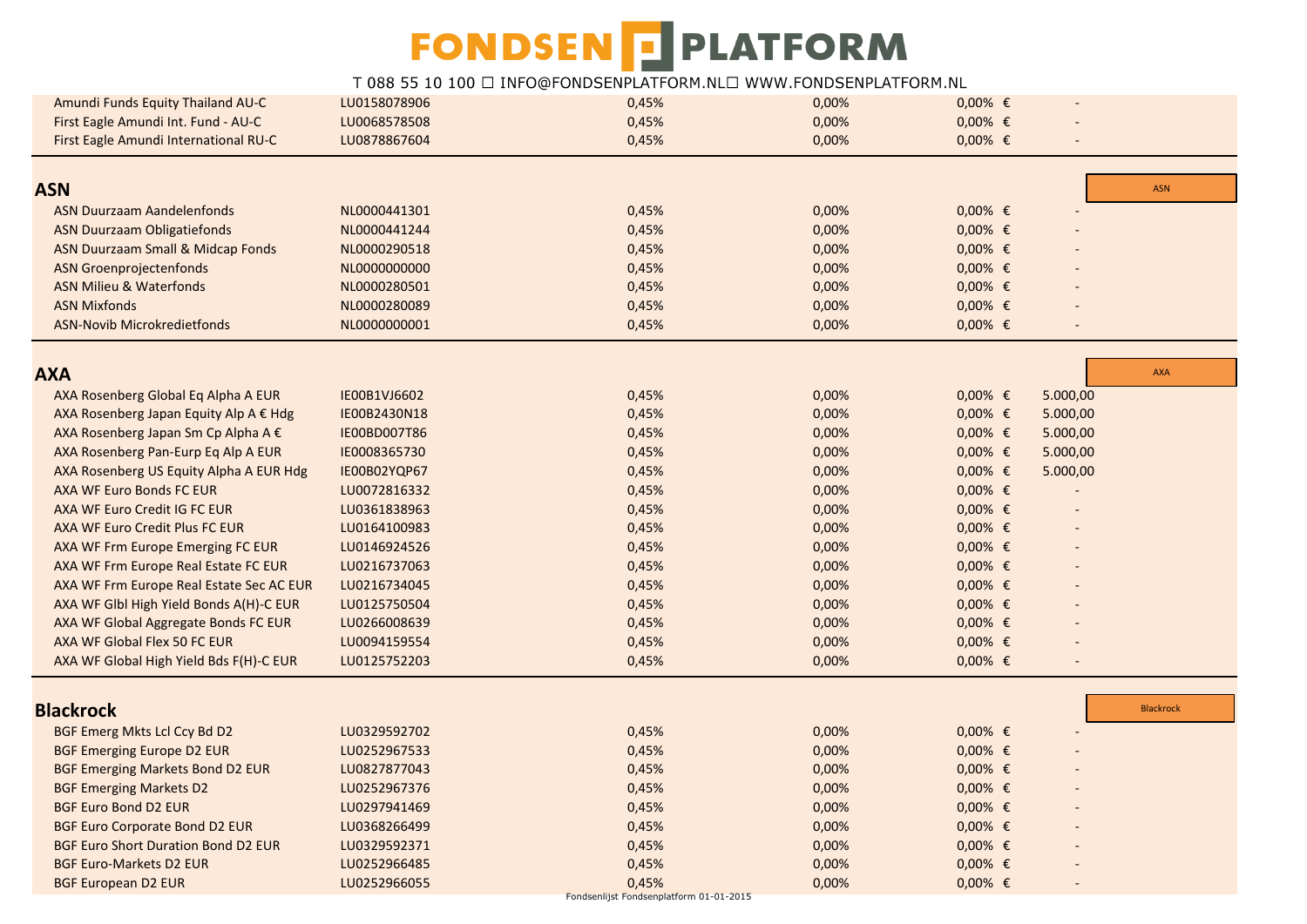| <b>BGF Global Allocation D2</b>                                      | LU0523293024 | 0,45% | 0,00% | $0,00%$ €      |                               |
|----------------------------------------------------------------------|--------------|-------|-------|----------------|-------------------------------|
| <b>BGF Global Dynamic Equity D2 USD</b>                              | LU0827880856 | 0,45% | 0,00% | $0,00%$ €      |                               |
| BGF Global High Yield Bond Hdgd D2RF EUR                             | LU0368267034 | 0,45% | 0,00% | $0,00%$ €      |                               |
| <b>BGF India D2</b>                                                  | LU0288299570 | 0,45% | 0,00% | $0,00%$ €      |                               |
| <b>BGF Latin American D2 EUR</b>                                     | LU0252965164 | 0,45% | 0,00% | $0,00\%$ $\in$ |                               |
| <b>BGF New Energy D2</b>                                             | LU0252964944 | 0,45% | 0,00% | $0,00%$ €      |                               |
| <b>BGF Pacific Equity D2</b>                                         | LU0252964605 | 0,45% | 0,00% | $0,00%$ €      |                               |
| <b>BGF World Energy D2 EUR</b>                                       | LU0252969075 | 0,45% | 0,00% | $0,00%$ €      |                               |
| <b>BGF World Gold D2</b>                                             | LU0252963623 | 0,45% | 0,00% | $0,00%$ €      |                               |
| <b>BGF World Healthscience A2 EUR</b>                                | LU0171307068 | 0,45% | 0,00% | $0,00%$ €      |                               |
| <b>BGF World Healthscience D2 USD</b>                                | LU0827889485 | 0,45% | 0,00% | $0,00%$ €      |                               |
| BGF World Mining Hedged D2 EUR                                       | LU0326425278 | 0,45% | 0,00% | $0,00%$ €      |                               |
| <b>BlackRock Fund of iShares - Growth</b>                            | LU0525203989 | 0,45% | 0,00% | $0,00%$ €      |                               |
| <b>BlackRock GF Euro Bond A2 EUR</b>                                 | LU0050372472 | 0,45% | 0,00% | $0,00%$ €      |                               |
| <b>BlackRock GF Euro Short Duration Bd</b>                           | LU0093503810 | 0,45% | 0,00% | $0,00%$ €      |                               |
| BlackRock GF European Fund A2 € Acc                                  | LU0011846440 | 0,45% | 0,00% | $0,00%$ €      |                               |
| <b>BlackRock GF Global Allocation A2 E</b>                           | LU0171283459 | 0,45% | 0,00% | $0,00%$ €      |                               |
| <b>BlackRock GF Latin American Fnd Acc</b>                           | LU0171289498 | 0,45% | 0,00% | $0,00%$ €      |                               |
| <b>BlackRock GF World Energy A2 EUR</b>                              | LU0171301533 | 0,45% | 0,00% | $0,00%$ €      |                               |
| BSF BlackRock Fund of iShares Cnsrv K2 €                             | LU0525202825 | 0,45% | 0,00% | $0,00%$ €      |                               |
| BSF BlackRock Fund of iShares Dyn K2 €                               | LU0525204441 | 0,45% | 0,00% | $0,00%$ €      |                               |
| BSF BlackRock Fund of iShares Mod K2 €                               | LU0525203476 | 0,45% | 0,00% | $0,00%$ €      | $\overline{a}$                |
|                                                                      |              |       |       |                |                               |
|                                                                      |              |       |       |                |                               |
|                                                                      |              |       |       |                | <b>Bloemendaal Investment</b> |
| <b>Bloemendaal Investment Management</b><br><b>Fonds Bloemendaal</b> | NL0006144636 | 0,45% | 0,00% | $0,00%$ €      |                               |
|                                                                      |              |       |       |                |                               |
| <b>BNP Paribas</b>                                                   |              |       |       |                | <b>BNP Paribas</b>            |
| <b>BNP Paribas All-in</b>                                            | NL0006294068 | 0,45% | 0,00% | $0,00%$ €      |                               |
| <b>BNP Paribas Euro Gov Bond Index Fnd</b>                           | NL0010696639 | 0,45% | 0,00% | $0,00%$ €      |                               |
| <b>BNP Paribas OBAM</b>                                              | NL0006294035 | 0,45% | 0,00% | $0,00%$ €      |                               |
| <b>BNP Paribas Premium Global Dividend</b>                           | NL0006294050 | 0,45% | 0,00% | $0,00%$ €      |                               |
| <b>BNPP L1 Bond Europe Plus P C</b>                                  | LU0531558558 | 0,45% | 0,00% | $0,00%$ €      |                               |
| <b>BNPP L1 Model 1 P</b>                                             | LU0831547053 | 0,45% | 0,00% | $0,00%$ €      |                               |
| <b>BNPP L1 Model 2 P</b>                                             | LU0831547137 | 0,45% | 0,00% | $0,00%$ €      |                               |
| <b>BNPP L1 Model 3 P</b>                                             | LU0831547210 | 0,45% | 0,00% | $0,00%$ €      |                               |
| <b>BNPP L1 Model 4 P</b>                                             | LU0831547301 | 0,45% | 0,00% | $0,00%$ €      |                               |
| <b>BNPP L1 Model 5 P</b>                                             | LU0831547483 | 0,45% | 0,00% | $0,00%$ €      |                               |
| <b>BNPP L1 Model 6 P</b>                                             | LU0831547566 | 0,45% | 0,00% | $0,00%$ €      |                               |
| Parvest Bond Best Sel World Em P C                                   | LU0823390439 | 0,45% | 0,00% | $0,00%$ €      |                               |
| Parvest Bond Best Sel World Em P D                                   | LU0823390512 | 0,45% | 0,00% | $0,00%$ €      |                               |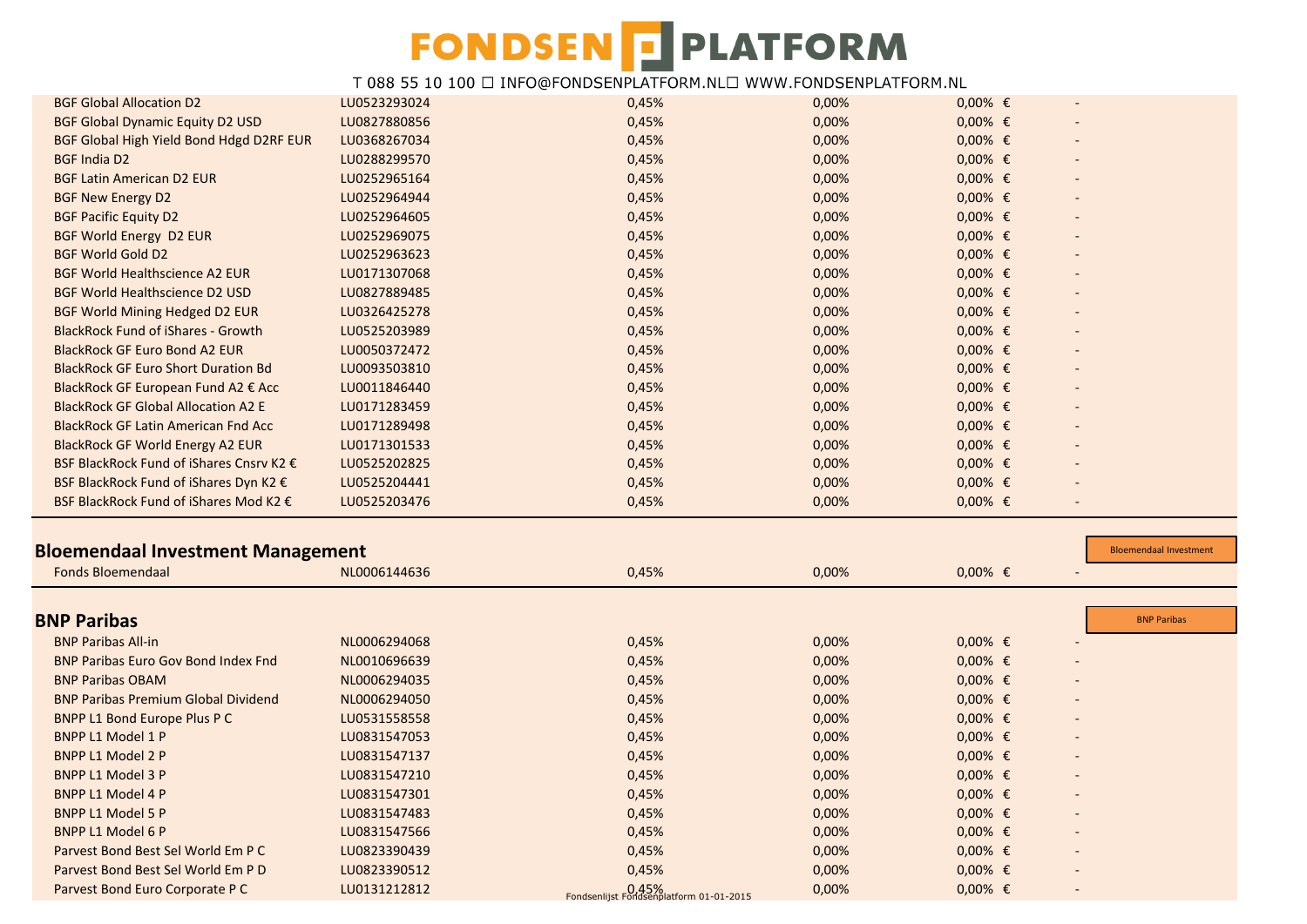| Parvest Bond Euro Medium Term P                             | LU0111463849 | 0,45%                                            | 0,00% | $0,00%$ € |           |                       |
|-------------------------------------------------------------|--------------|--------------------------------------------------|-------|-----------|-----------|-----------------------|
| Parvest Bond Euro P C                                       | LU0111479092 | 0,45%                                            | 0,00% | $0,00%$ € |           |                       |
| <b>Parvest Bond World</b>                                   | LU0823391676 | 0,45%                                            | 0,00% | $0,00%$ € |           |                       |
| Parvest Bond World Inflation-Linked P C                     | LU0249367086 | 0,45%                                            | 0,00% | $0,00%$ € |           |                       |
| Parvest Bond World P C                                      | LU0823392302 | 0,45%                                            | 0,00% | $0,00%$ € |           |                       |
| Parvest Equity Europe Mid Cap P                             | LU0111451596 | 0,45%                                            | 0,00% | $0,00%$ € |           |                       |
| Parvest Equity Japan P C                                    | LU0111445861 | 0,45%                                            | 0,00% | $0,00%$ € |           |                       |
| Parvest Equity Latin America P                              | LU0111453535 | 0,45%                                            | 0,00% | $0,00%$ € |           |                       |
| Parvest Equity Russia P C                                   | LU0823432611 | 0,45%                                            | 0,00% | $0,00%$ € |           |                       |
| Parvest Equity USA Mid Cap Privilege H EUR Cap LU0925122581 |              | 0,45%                                            | 0,00% | $0,00%$ € |           |                       |
| Parvest Equity USA P                                        | LU0111444898 | 0,45%                                            | 0,00% | $0,00%$ € |           |                       |
| Parvest Green Tigers - Privilege                            | LU0823438733 | 0,45%                                            | 0,00% | $0,00%$ € |           |                       |
| Parvest Money Market Euro P C                               | LU0111461124 | 0,45%                                            | 0,00% | $0,00%$ € |           |                       |
| Parvest STEP 80 World Emerging C C                          | LU0456548261 | 0,45%                                            | 0,00% | $0,00%$ € |           |                       |
| Parvest Step 90 Euro Classic C                              | LU0154361405 | 0,45%                                            | 0,00% | $0,00%$ € |           |                       |
| Parvest Sustainable Bond Euro - Privilege                   | LU0828231075 | 0,45%                                            | 0,00% | $0,00%$ € |           |                       |
| Parvest Sustainable Bond Euro Corp P                        | LU0265308063 | 0,45%                                            | 0,00% | $0,00%$ € |           |                       |
| Parvest Sustainable Equity Europe P                         | LU0212187404 | 0,45%                                            | 0,00% | $0,00%$ € |           |                       |
| <b>Parworld Track Continental Europe</b>                    | LU0307716307 | 0,45%                                            | 0,00% | $0,00%$ € |           |                       |
| <b>Parworld Track Emerging Markets</b>                      | LU0550471899 | 0,45%                                            | 0,00% | $0,00%$ € |           |                       |
| <b>Parworld Track Emerging Mrkts Bond</b>                   | LU0550470651 | 0,45%                                            | 0,00% | $0,00%$ € |           |                       |
| <b>Parworld Track EMU</b>                                   | LU0559436216 | 0,45%                                            | 0,00% | $0,00%$ € |           |                       |
| Parworld Track EMU Government Bond                          | LU0550473911 | 0,45%                                            | 0,00% | $0,00%$ € |           |                       |
| Parworld Track Euro Infl-Lnkd Bond                          | LU0550476344 | 0,45%                                            | 0,00% | $0,00%$ € |           |                       |
| <b>Parworld Track Europe</b>                                | LU0550481005 | 0,45%                                            | 0,00% | $0,00%$ € |           |                       |
| Parworld Track Europe Small Cap                             | LU0550477581 | 0,45%                                            | 0,00% | $0,00%$ € |           |                       |
| Parworld Track Glb Gov Bond ex-EMU                          | LU0550482151 | 0,45%                                            | 0,00% | $0,00%$ € |           |                       |
| Parworld Track Japan                                        | LU0307721489 | 0,45%                                            | 0,00% | $0,00%$ € |           |                       |
| <b>Parworld Track North America</b>                         | LU0307723774 | 0,45%                                            | 0,00% | $0,00%$ € |           |                       |
| Parworld Track Pacific ex-Japan                             | LU0307725712 | 0,45%                                            | 0,00% | $0,00%$ € |           |                       |
| <b>Parworld Track UK</b>                                    | LU0320330326 | 0,45%                                            | 0,00% | $0,00%$ € |           |                       |
| <b>Parworld Track World</b>                                 | LU0550479959 | 0,45%                                            | 0,00% | $0,00%$ € |           |                       |
|                                                             |              |                                                  |       |           |           |                       |
| <b>Capital Guards</b>                                       |              |                                                  |       |           |           | <b>Capital Guards</b> |
| Drijfvermogen Portefeuille                                  | NL0010261244 | 0,45%                                            | 0,00% | $0,00%$ € | 50.000,00 |                       |
| Flexvermogen Portefeuille                                   | NL0010261269 | 0,45%                                            | 0,00% | $0,00%$ € | 50.000,00 |                       |
| Stuwvermogen Portefeuille                                   | NL0010261251 | 0,45%                                            | 0,00% | $0,00%$ € | 50.000,00 |                       |
|                                                             |              |                                                  |       |           |           |                       |
| Carmignac                                                   |              |                                                  |       |           |           | Carmignac             |
| <b>Carmignac Commodities F EUR acc</b>                      | LU0992629237 | 0,45%                                            | 0,00% | $0,00%$ € |           |                       |
| Carmignac Emergents F EUR acc                               | LU0992626480 | D.45%<br>Fondsenlijst Fondsenplatform 01-01-2015 | 0,00% | $0,00%$ € |           |                       |
|                                                             |              |                                                  |       |           |           |                       |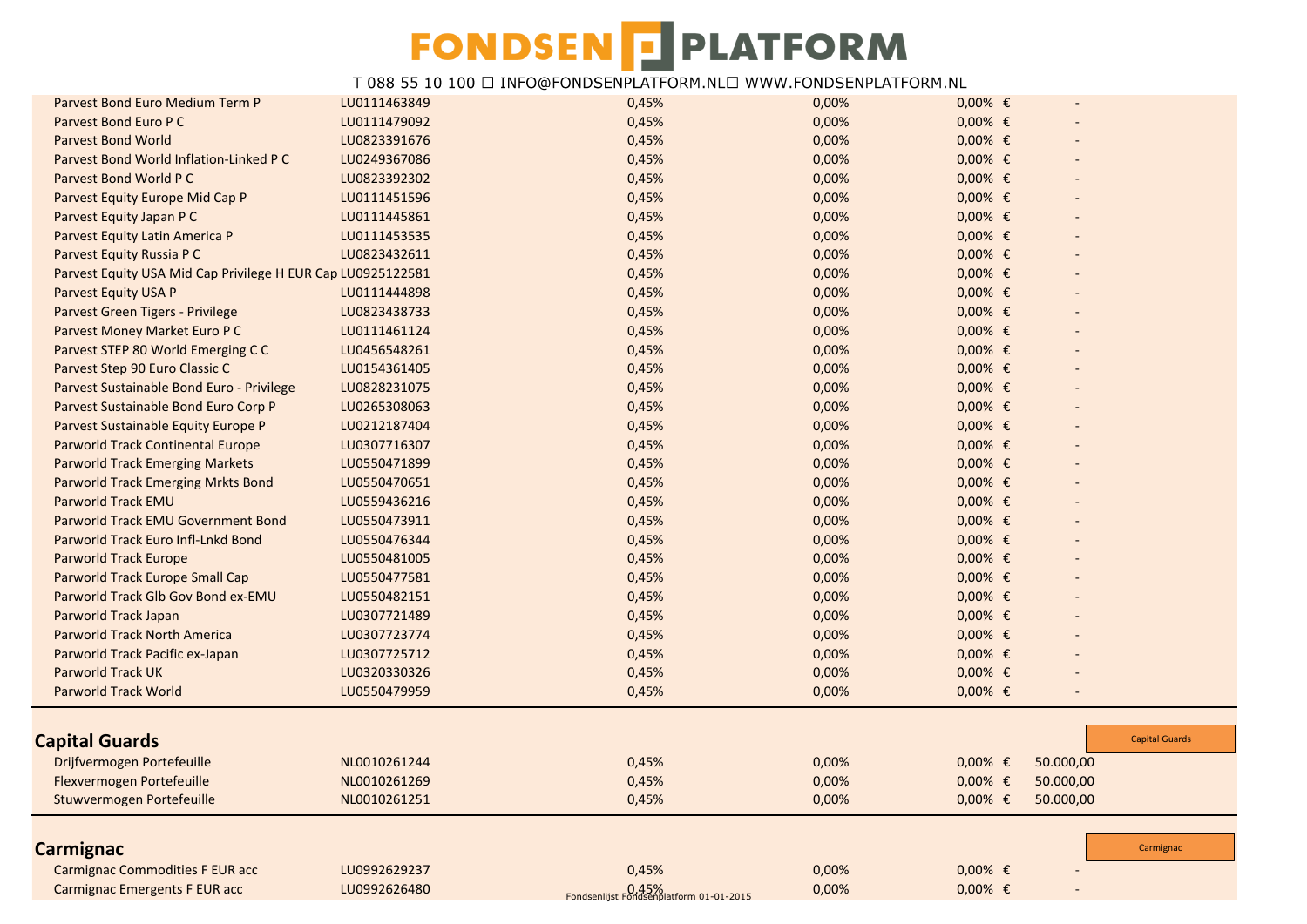| Carmignac Gde Europe F EUR acc                        | LU0992628858 | 0,45%                                       | 0,00% | $0,00%$ € |                      |
|-------------------------------------------------------|--------------|---------------------------------------------|-------|-----------|----------------------|
| Carmignac Global Bd F EUR acc                         | LU0992630599 | 0,45%                                       | 0,00% | $0,00%$ € |                      |
| Carmignac Investissement A                            | FR0010148981 | 0,45%                                       | 0,00% | $0,00%$ € |                      |
| Carmignac Investissement F EUR acc                    | LU0992625839 | 0,45%                                       | 0,00% | $0,00%$ € |                      |
| Carmignac Patrimoine A                                | FR0010135103 | 0,45%                                       | 0,00% | $0,00%$ € |                      |
| Carmignac Patrimoine F EUR acc                        | LU0992627611 | 0,45%                                       | 0,00% | $0,00%$ € |                      |
| Carmignac Profil Réactif 100                          | FR0010149211 | 0,45%                                       | 0,00% | $0,00%$ € |                      |
| Carmignac Profil Réactif 50                           | FR0010149203 | 0,45%                                       | 0,00% | $0,00%$ € |                      |
| Carmignac Profil Réactif 75                           | FR0010148999 | 0,45%                                       | 0,00% | $0,00%$ € |                      |
| Carmignac Sécurité F EUR acc                          | LU0992624949 | 0,45%                                       | 0,00% | $0,00%$ € |                      |
|                                                       |              |                                             |       |           |                      |
| <b>Comgest</b>                                        |              |                                             |       |           | Comgest              |
| Comgest Growth GEM Promis Coms EUR I Acc IE00BD5HXF29 |              | 0,45%                                       | 0,00% | $0,00%$ € |                      |
| <b>Delta Lloyd</b>                                    |              |                                             |       |           | Delta Lloyd          |
| Delta Lloyd Deelnemingen Fonds N.V.                   | NL0000288389 | 0,45%                                       | 0,00% | $0,00%$ € |                      |
| Delta Lloyd Euro Credit Fund                          | NL0000286482 | 0,45%                                       | 0,00% | $0,00%$ € |                      |
| Delta Lloyd Europees Deelnemingen F                   | NL0006056509 | 0,45%                                       | 0,00% | $0,00%$ € |                      |
| Delta Lloyd Rente Fonds                               | NL0000442101 | 0,45%                                       | 0,00% | $0,00%$ € |                      |
|                                                       |              |                                             |       |           |                      |
| <b>Deutsche Bank</b>                                  |              |                                             |       |           | <b>Deutsche Bank</b> |
| DB X-Trackers DBLCI OY Balanced 1C                    | LU0292106167 | 0,45%                                       | 0,00% | $0,00%$ € |                      |
| DB X-Trackers Hegde Fund                              | LU0328476337 | 0,45%                                       | 0,00% | $0,00%$ € |                      |
| DB X-Trackers II iBoxx Global Infl.                   | LU0290357929 | 0,45%                                       | 0,00% | $0,00%$ € |                      |
| <b>Dexia</b>                                          |              |                                             |       |           | <b>Dexia</b>         |
|                                                       |              |                                             |       |           |                      |
| Dexia Eqs L Sust Emerging Mkts R EUR Acc              | LU0942226308 | 0,45%                                       | 0,00% | $0,00%$ € |                      |
| <b>Dimensional</b>                                    |              |                                             |       |           | Dimensional          |
| Dimensional Emerging Mkts Val B EUR                   | IE00B0HCGV10 | 0,45%                                       | 0,00% | $0,00%$ € |                      |
| Dimensional € Ultra Shrt Fxd Inc EU                   | IE00B4NL4501 | 0,45%                                       | 0,00% | $0,00%$ € |                      |
| Dimensional Europe Sm Comp B EUR                      | IE0032769055 | 0,45%                                       | 0,00% | $0,00%$ € |                      |
| Dimensional European Value B EUR                      | IE00B1W6CW87 | 0,45%                                       | 0,00% | $0,00%$ € |                      |
| Dimensional Glb S-T Inv Gr Fxd IncEURAcc              | IE00BFG1R338 | 0,45%                                       | 0,00% | $0,00%$ € |                      |
| Dimensional Glbl Sust Cor Eq EUR Ac                   | IE00B7T1D258 | 0,45%                                       | 0,00% | $0,00%$ € |                      |
| <b>Dimensional Global Core Equity B</b>               | IE00B2PC0260 | 0,45%                                       | 0,00% | $0,00%$ € |                      |
| <b>Dimensional Global Short Bond B</b>                | IE0031719473 | 0,45%                                       | 0,00% | $0,00%$ € |                      |
| Dimensional Global Small Coms EUR A                   | IE00B67WB637 | 0,45%                                       | 0,00% | $0,00%$ € |                      |
| Dimensional Global Targeted Value B                   | IE00B2PC0716 | Fondsenlijst Fondsener Gatewalder 1-01-2015 | 0,00% | $0,00%$ € |                      |
|                                                       |              |                                             |       |           |                      |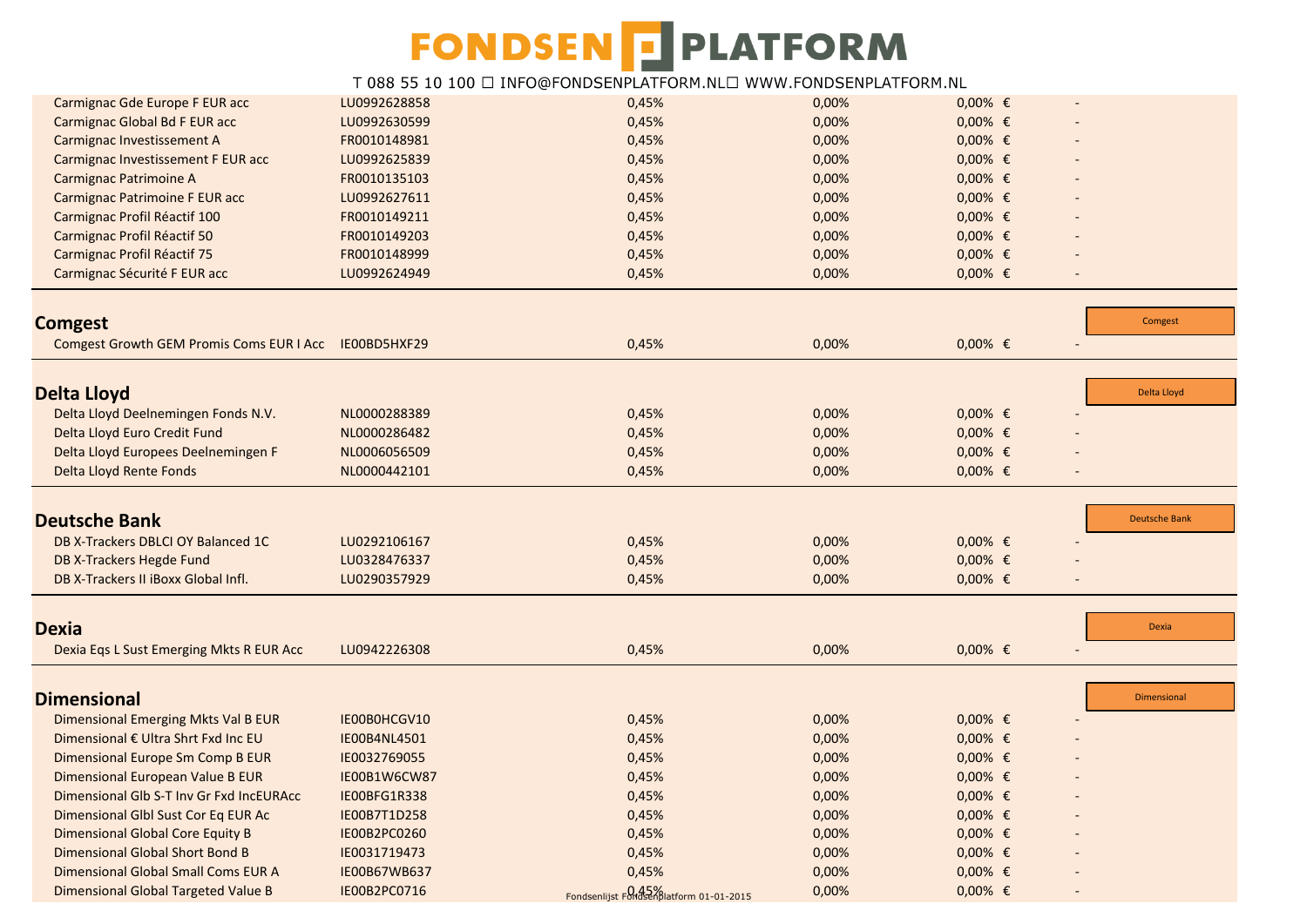| Dimensional Multi-Factor Balance Fu               | IE00B416SD35 | 0,45% | 0,00% | $0,00%$ € |                |            |
|---------------------------------------------------|--------------|-------|-------|-----------|----------------|------------|
| Dimensional Multi-Factor Conservati               | IE00B56FVB15 | 0,45% | 0,00% | $0,00%$ € |                |            |
| Dimensional Multi-Factor Equity Fun               | IE00B4MJ5D07 | 0,45% | 0,00% | $0,00%$ € |                |            |
| Dimensional Pac Basin Sm Comp B EUR               | IE0034140511 | 0,45% | 0,00% | $0,00%$ € |                |            |
| Dimensional Pac Basin Value B EUR                 | IE00B2446P83 | 0,45% | 0,00% | $0,00%$ € |                |            |
| Dimensional US Sm Company B EUR                   | IE0032768974 | 0,45% | 0,00% | $0,00%$ € | $\blacksquare$ |            |
|                                                   |              |       |       |           |                |            |
| <b>DWS</b>                                        |              |       |       |           |                | <b>DWS</b> |
| <b>DWS Covered Bond Fund FD</b>                   | DE000DWS1UN6 | 0,45% | 0,00% | $0,00%$ € |                |            |
| <b>DWS Eurorenta</b>                              | LU0003549028 | 0,45% | 0,00% | $0,00%$ € |                |            |
| DWS Institutional Money plus Acc                  | LU0099730524 | 0,45% | 0,00% | $0,00%$ € |                |            |
| <b>DWS Invest Chinese Equities FC</b>             | LU0273146190 | 0,45% | 0,00% | $0,00%$ € |                |            |
| <b>DWS Invest Convertibles FC</b>                 | LU0179220412 | 0,45% | 0,00% | $0,00%$ € |                |            |
| <b>DWS Invest European Equities FC</b>            | LU0145635479 | 0,45% | 0,00% | $0,00%$ € |                |            |
| <b>DWS Invest Global AgriBusiness FC</b>          | LU0273147834 | 0,45% | 0,00% | $0,00%$ € |                |            |
| DWS Invest Global Emerging Mkts Eqs FC            | LU0210302369 | 0,45% | 0,00% | $0,00%$ € |                |            |
| DWS Invest Global Infrastructure FC               | LU0329760937 | 0,45% | 0,00% | $0,00%$ € |                |            |
| DWS Invest II ESG Equity Europe FC                | LU0826452095 | 0,45% | 0,00% | $0,00%$ € |                |            |
| DWS Invest US Value Equities FC                   | LU0145637848 | 0,45% | 0,00% | $0,00%$ € |                |            |
| <b>DWS Top Dividende FD</b>                       | DE000DWS1VB9 | 0,45% | 0,00% | $0,00%$ € |                |            |
| <b>DWS Top Dividende Inc</b>                      | DE0009848119 | 0,45% | 0,00% | $0,00%$ € |                |            |
|                                                   |              |       |       |           |                |            |
| <b>Ethna</b>                                      |              |       |       |           |                | Ethna      |
| Ethna-AKTIV E A                                   | LU0136412771 | 0,45% | 0,00% | $0,00%$ € |                |            |
| Ethna-AKTIV E SIA-T                               | LU0841179863 | 0,45% | 0,00% | $0,00%$ € |                |            |
| Ethna-GLOBAL Defensiv SIA-T                       | LU0868354365 | 0,45% | 0,00% | $0,00%$ € |                |            |
|                                                   |              |       |       |           |                |            |
| F&C                                               |              |       |       |           |                | F&C        |
| <b>F&amp;C Emerging Markets Bond A</b>            | LU0168601234 | 0,45% | 0,00% | $0,00%$ € | 2.500,00       |            |
| <b>F&amp;C Global Convertible Bond A Euro Hdg</b> | LU0293751276 | 0,45% | 0,00% | $0,00%$ € | 2.500,00       |            |
|                                                   |              |       |       |           |                |            |
| <b>Fidelity</b>                                   |              |       |       |           |                | Fidelity   |
| FF - PS Moderate Growth A Acc Euro                | LU0251130554 | 0,45% | 0,00% | $0,00%$ € |                |            |
| FF - US High Yield A Acc Euro                     | LU0261953904 | 0,45% | 0,00% | $0,00%$ € |                |            |
| <b>Fidelity America Y-Acc-EUR</b>                 | LU0755218046 | 0,45% | 0,00% | $0,00%$ € |                |            |
| <b>Fidelity China Focus Y-Acc-EUR</b>             | LU0936575868 | 0,45% | 0,00% | $0,00%$ € |                |            |
| <b>Fidelity Emerging EMEA Y-Acc-EUR</b>           | LU0936576247 | 0,45% | 0,00% | $0,00%$ € |                |            |
| <b>Fidelity Emerging Markets Y-Acc-USD</b>        | LU0346390940 | 0,45% | 0,00% | $0,00%$ € |                |            |
| Fidelity Emerging Mkt Debt Y-QDIST-€-Hgd          | LU0840140015 | 0,45% | 0,00% | $0,00%$ € |                |            |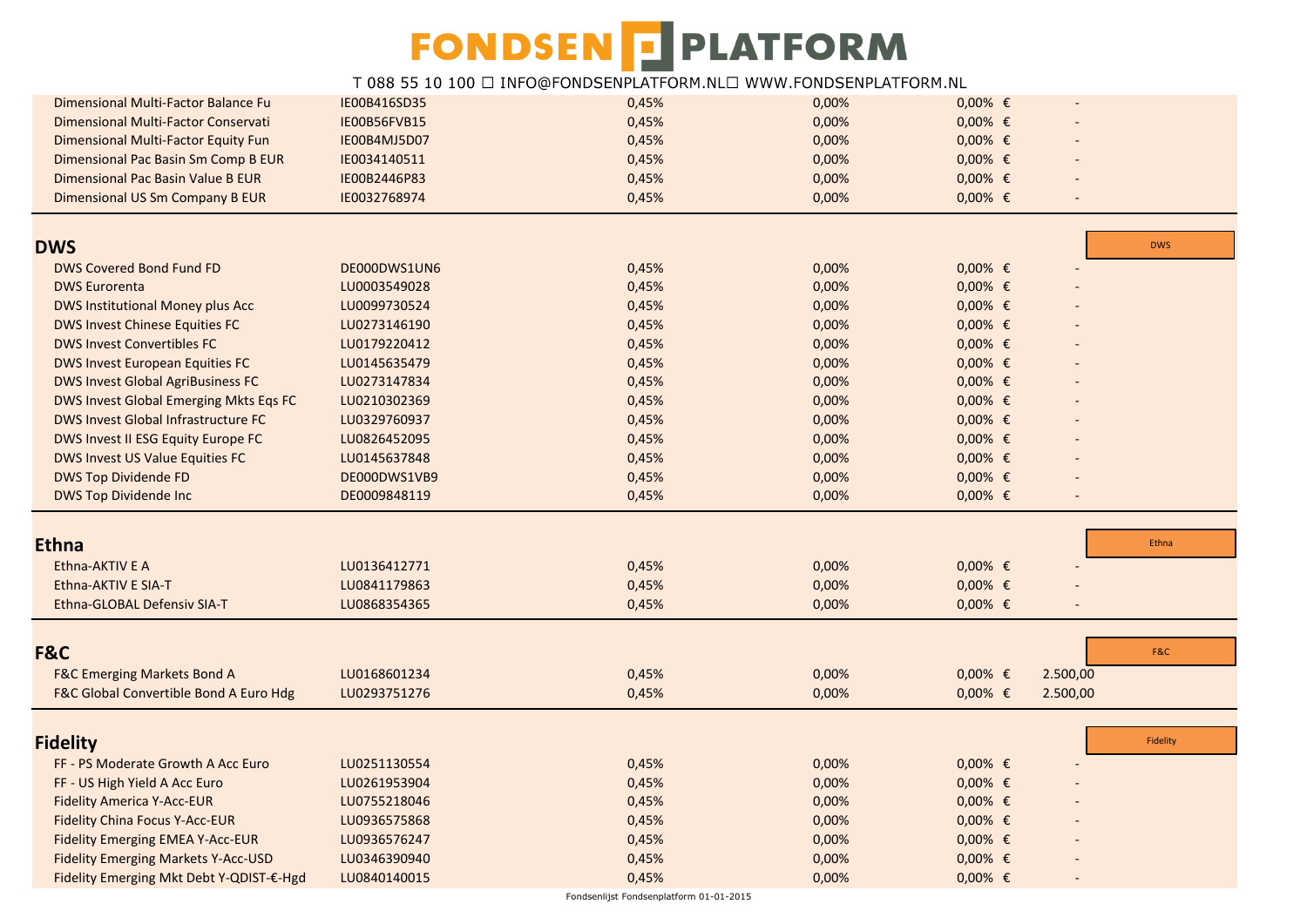| <b>First State Investments</b> |
|--------------------------------|
|                                |
|                                |
| <b>Franklin Templeton</b>      |
|                                |
|                                |
|                                |
|                                |
|                                |
|                                |
|                                |
|                                |
|                                |
|                                |
|                                |
|                                |
|                                |
|                                |
|                                |
|                                |
|                                |
|                                |
|                                |
|                                |
|                                |
|                                |
|                                |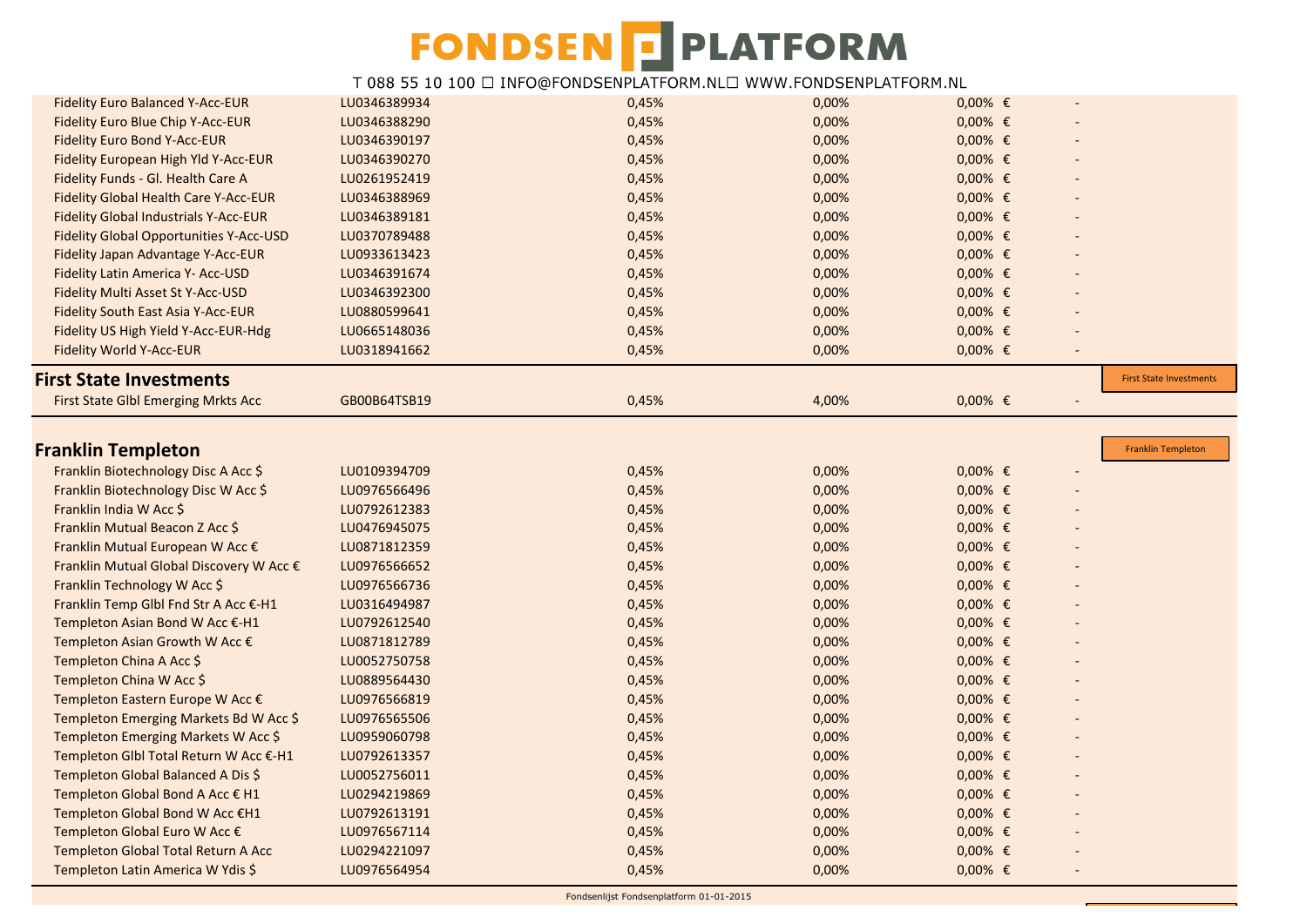| <b>Henderson</b>                             |              |                                         |       |                                | Henderson              |
|----------------------------------------------|--------------|-----------------------------------------|-------|--------------------------------|------------------------|
| Henderson Horizon Asian Div Inc H2 USD       | LU0828813872 | 0,45%                                   | 0,00% | $0,00%$ €                      |                        |
| Henderson Horizon Euro Corp Bond H2 EUR      | LU0892274290 | 0,45%                                   | 0,00% | $0,00%$ €                      |                        |
| Henderson Horizon Glbl Prpty Eqs H2 EUR      | LU0892275263 | 0,45%                                   | 0,00% | $0,00%$ €                      |                        |
| Henderson Horizon Global Tech H2 EUR         | LU0828813526 | 0,45%                                   | 0,00% | $0,00%$ €                      |                        |
| Henderson Horizon Pan Eurp Eq H2 EUR         | LU0828814250 | 0,45%                                   | 0,00% | $0,00%$ €                      |                        |
| Henderson Horizon Pan Eurp Prpty Eqs H2      | LU0892274969 | 0,45%                                   | 0,00% | $0,00%$ €                      |                        |
| Henderson Horizon Pan Eurp Sm Com H2 EUR     | LU0892273995 | 0,45%                                   | 0,00% | $0,00%$ €                      |                        |
| <b>Hof-Hoorneman Bankiers</b>                |              |                                         |       |                                | Hof-Hoorneman Bankiers |
| Hof Hoorneman Emerging Markets Fund          | NL0010514196 | 0,45%                                   | 0,00% | $0,00%$ €                      |                        |
| Hof Hoorneman European Value Fund            | NL0009864495 | 0,45%                                   | 0,00% | $0,00%$ €                      |                        |
| Hof Hoorneman Income Fund                    | NL0009864479 | 0,45%                                   | 0,00% | $0,00%$ €                      |                        |
| Hof Hoorneman Value Fund                     | NL0009864461 | 0,45%                                   | 0,00% | $0,00%$ €                      |                        |
|                                              |              |                                         |       |                                |                        |
| <b>ING</b>                                   |              |                                         |       |                                | <b>ING</b>             |
| <b>ING Dynamic Mix Fund I</b>                | NL0000293140 | 0,45%                                   | 0,00% | $0,00%$ €                      |                        |
| <b>ING Dynamic Mix Fund II</b>               | NL0000293157 | 0,45%                                   | 0,00% | $0,00%$ €                      |                        |
| <b>ING Dynamic Mix Fund III</b>              | NL0000293165 | 0,45%                                   | 0,00% | $0,00%$ €                      |                        |
| <b>ING Dynamic Mix Fund IV</b>               | NL0000293173 | 0,45%                                   | 0,00% | $0,00%$ €                      |                        |
| <b>ING Dynamic Mix Fund V</b>                | NL0000293181 | 0,45%                                   | 0,00% | $0,00%$ €                      |                        |
| <b>ING Emerging Europe</b>                   | NL0000292225 | 0,45%                                   | 0,00% | $0,00%$ €                      |                        |
| <b>ING Global Obligatie Fonds</b>            | NL0006311839 | 0,45%                                   | 0,00% | $0,00%$ €                      |                        |
|                                              |              |                                         |       |                                |                        |
| <b>Insinger</b>                              |              |                                         |       |                                | Insinger               |
| <b>IdB Equity Income Fund</b>                | NL0000285609 | 0,45%                                   | 0,20% | $0,15%$ €                      |                        |
| IdB European Mid Cap Fund NV                 | NL0009787894 | 0,45%                                   | 0,15% | $0,10%$ €                      |                        |
| <b>IdB Multi Manager Balanced EUR</b>        | LU0110718136 | 0,45%                                   | 0,00% | $0,00%$ €                      |                        |
| <b>IdB Multi Manager Equity EUR</b>          | LU0110717245 | 0,45%                                   | 0,00% | $0,00%$ €                      |                        |
| IdB Multi-Manager Def. Balanced              | LU0407091346 | 0,45%                                   | 0,00% | $0,00%$ €                      |                        |
| <b>IdB Real Estate Equity Fund</b>           | NL0000285591 | 0,45%                                   | 0,15% | $0,15%$ €                      |                        |
| <b>MM-European Bond A</b>                    | LU0066070474 | 0,45%                                   | 0,00% | $0,00%$ €                      |                        |
| <b>Sustainable Values Fund</b>               | NL0006239006 | 0,45%                                   | 0,00% | $0,00%$ €<br>$\qquad \qquad -$ |                        |
|                                              |              |                                         |       |                                |                        |
| <b>Invesco</b>                               |              |                                         |       |                                | Invesco                |
| <b>Invesco Balanced-Risk Alloc Z EUR Acc</b> | LU0955861710 | 0,45%                                   | 0,00% | $0,00%$ €                      |                        |
| <b>Invesco Euro Corporate Bond Z EUR Acc</b> | LU0955863922 | 0,45%                                   | 0,00% | $0,00%$ €                      |                        |
| Invesco Global Targeted Returns Z€           | LU1004133531 | 0,45%                                   | 0,00% | $0,00%$ €                      |                        |
| Invesco Global Total Ret (EUR) Bd Z EUR      | LU0955861637 | 0,45%                                   | 0,00% | $0,00%$ €                      |                        |
| Invesco Pan European High Income Z           | LU0955861041 | 0,45%                                   | 0,00% | $0,00%$ €                      |                        |
|                                              |              | Fondsenlijst Fondsenplatform 01-01-2015 |       |                                |                        |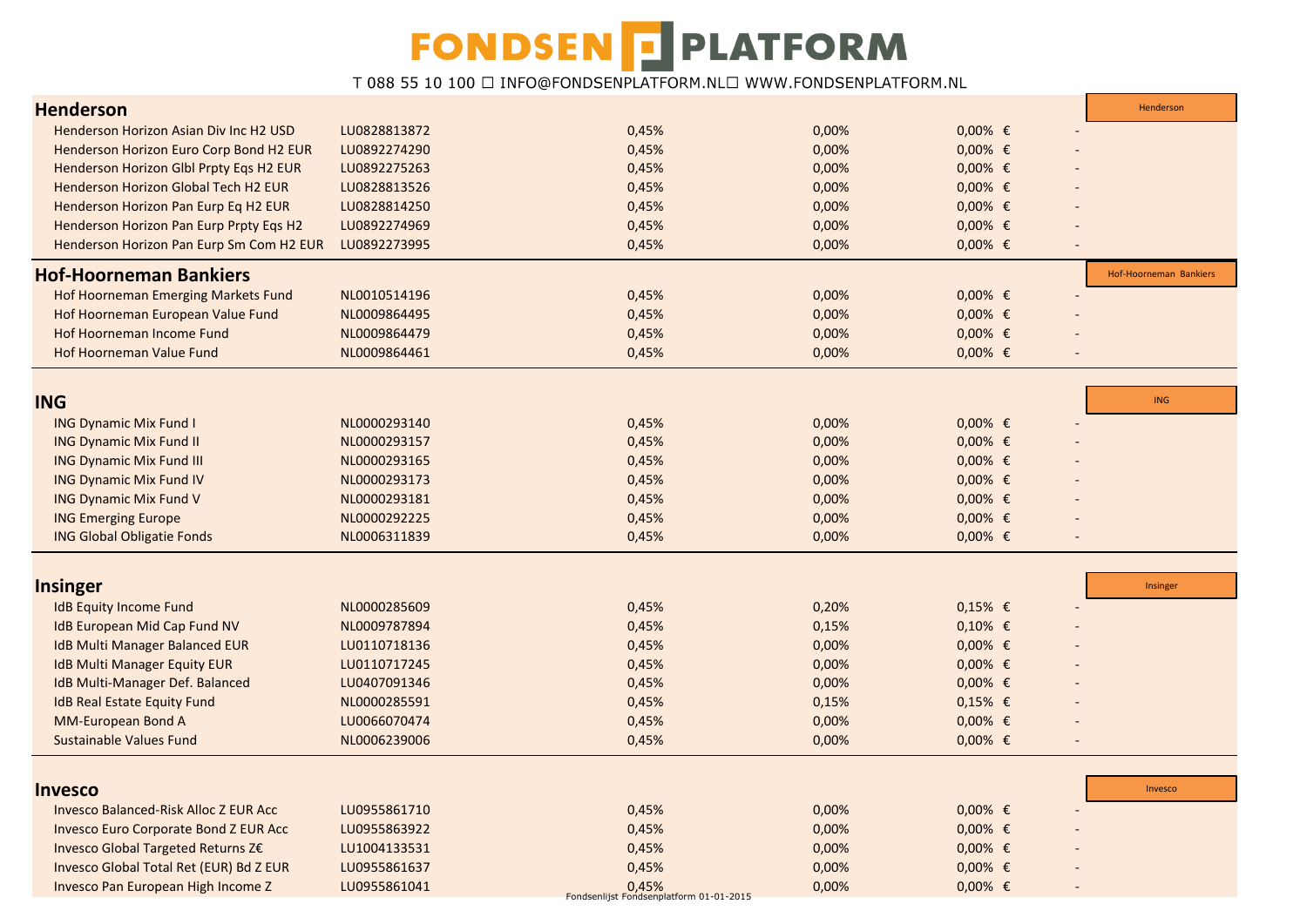| <b>Invesco Pan Eurp Structured Eq Z EUR</b> | LU0955861553 | 0,45%                                            | 0,00% | $0,00%$ € | $\blacksquare$ |                            |
|---------------------------------------------|--------------|--------------------------------------------------|-------|-----------|----------------|----------------------------|
|                                             |              |                                                  |       |           |                |                            |
| <b>Invesco PowerShares</b>                  |              |                                                  |       |           |                | <b>Invesco PowerShares</b> |
| PowerShares EQQQ                            | IE0032077012 | 0,45%                                            | 0,00% | $0,00%$ € |                |                            |
| PowerShares FTSE RAFI Asia Pac ex-Japan     | IE00B23D9463 | 0,45%                                            | 0,00% | $0,00%$ € |                |                            |
| PowerShares FTSE RAFI Dev Eur Mid-Sm        | IE00B23D8Y98 | 0,45%                                            | 0,00% | $0,00%$ € |                |                            |
| PowerShares FTSE RAFI EmergingMrkts Fund    | IE00B23D9570 | 0,45%                                            | 0,00% | $0,00%$ € |                |                            |
| PowerShares FTSE RAFI Europe Fund           | IE00B23D8X81 | 0,45%                                            | 0,00% | $0,00%$ € |                |                            |
|                                             |              |                                                  |       |           |                |                            |
| <b>iShares</b>                              |              |                                                  |       |           |                | <b>iShares</b>             |
| iShares Barclays Cap Euro Gov Bd1-3         | IE00B14X4Q57 | 0,45%                                            | 0,00% | $0,00%$ € |                |                            |
| iShares Barclays Cap Euro Gov Bd5-7         | IE00B4WXJG34 | 0,45%                                            | 0,00% | $0,00%$ € |                |                            |
| iShares Barclays Cap Euro GovBd10-15        | IE00B4WXJH41 | 0,45%                                            | 0,00% | $0,00%$ € |                |                            |
| iShares Barclays Cap Euro GovBd15-30        | IE00B1FZS913 | 0,45%                                            | 0,00% | $0,00%$ € |                |                            |
| iShares Barclays Cap Euro GovBd7-10         | IE00B1FZS806 | 0,45%                                            | 0,00% | $0,00%$ € |                |                            |
| iShares Barclays Cap Euro Trs Bd0-1         | IE00B3FH7618 | 0,45%                                            | 0,00% | $0,00%$ € |                |                            |
| iShares BC Euro Aggregate Bonds EUR         | IE00B3DKXQ41 | 0,45%                                            | 0,00% | $0,00%$ € |                |                            |
| iShares BC Euro Corporate Bond EUR          | IE00B3F81R35 | 0,45%                                            | 0,00% | $0,00%$ € |                |                            |
| iShares BC Euro Treasury Bond (DE)          | DE000A0YBRZ7 | 0,45%                                            | 0,00% | $0,00%$ € |                |                            |
| iShares Citigroup Global Government Bond    | IE00B3F81K65 | 0,45%                                            | 0,00% | $0,00%$ € |                |                            |
| iShares DJ Eurozone Sustain Scr DE          | DE000A0F5UG3 | 0,45%                                            | 0,00% | $0,00%$ € |                |                            |
| iShares DJ Glbl Sustain Screened            | IE00B57X3V84 | 0,45%                                            | 0,00% | $0,00%$ € |                |                            |
| iShares Dow Jones-UBS Commodity Swa         | DE000A0H0728 | 0,45%                                            | 0,00% | $0,00%$ € |                |                            |
| iShares EUR Corporate Bds frm iBoxx         | IE0032523478 | 0,45%                                            | 0,00% | $0,00%$ € |                |                            |
| iShares Eur High Yld Corp Bnd UCITS         | IE00B66F4759 | 0,45%                                            | 0,00% | $0,00%$ € |                |                            |
| iShares Euro Government Bond 3-5            | IE00B1FZS681 | 0,45%                                            | 0,00% | $0,00%$ € |                |                            |
| iShares Euro Inflation Linked Bonds         | IE00B0M62X26 | 0,45%                                            | 0,00% | $0,00%$ € |                |                            |
| iShares EURO STOXX 50 (Acc)                 | IE00B4L5YV07 | 0,45%                                            | 0,00% | $0,00%$ € |                |                            |
| iShares EURO STOXX Small (IE) EUR           | IE00B02KXM00 | 0,45%                                            | 0,00% | $0,00%$ € |                |                            |
| iShares European Property Yield UCI         | IE00B0M63284 | 0,45%                                            | 0,00% | $0,00%$ € |                |                            |
| iShares MSCI AC Far East ex-Japan F         | IE00B0M63730 | 0,45%                                            | 0,00% | $0,00%$ € |                |                            |
| <b>iShares MSCI Brazil</b>                  | IE00B0M63516 | 0,45%                                            | 0,00% | $0,00%$ € |                |                            |
| iShares MSCI Eastern Europe Inc EUR         | IE00B0M63953 | 0,45%                                            | 0,00% | $0,00%$ € |                |                            |
| iShares MSCI EM Asia                        | IE00B5L8K969 | 0,45%                                            | 0,00% | $0,00%$ € |                |                            |
| iShares MSCI EM Latin America               | IE00B27YCK28 | 0,45%                                            | 0,00% | $0,00%$ € |                |                            |
| iShares MSCI EM Latin America (Acc)         | IE00B5KMFT47 | 0,45%                                            | 0,00% | $0,00%$ € |                |                            |
| iShares MSCI Emerging Markets (Acc)         | IE00B4L5YC18 | 0,45%                                            | 0,00% | $0,00%$ € |                |                            |
| iShares MSCI Europe (Acc)                   | IE00B4K48X80 | 0,45%                                            | 0,00% | $0,00%$ € |                |                            |
| iShares MSCI Japan (Acc) EUR                | IE00B4L5YX21 | 0,45%                                            | 0,00% | $0,00%$ € |                |                            |
| iShares MSCI North America                  | IE00B14X4M10 | 0,45%                                            | 0,00% | $0,00%$ € |                |                            |
| iShares MSCI Turkey                         | IE00B1FZS574 |                                                  | 0,00% | $0,00%$ € |                |                            |
|                                             |              | D.45%<br>Fondsenlijst Fondsenplatform 01-01-2015 |       |           |                |                            |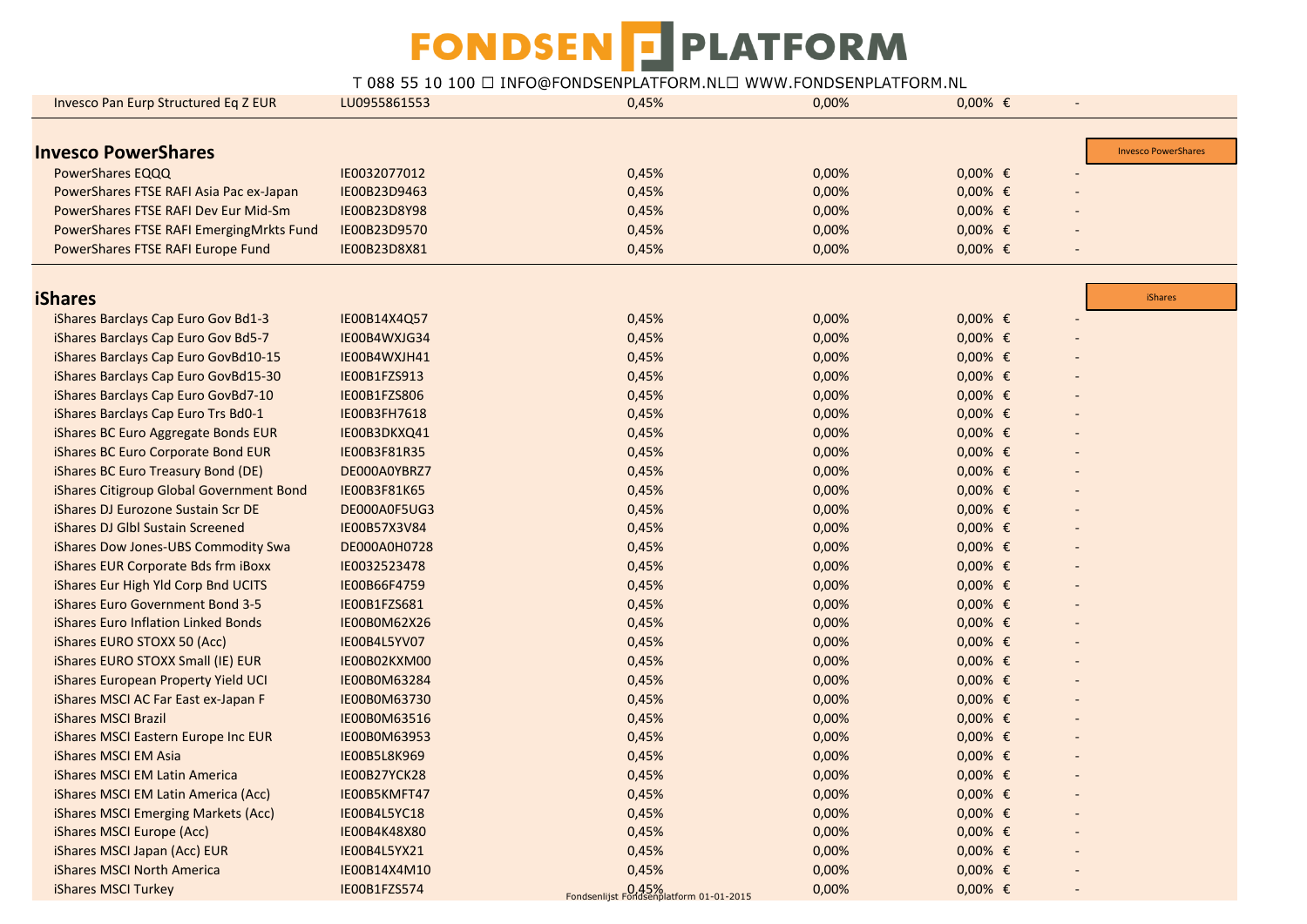### T 088 55 10 100 □ INFO@FONDSENPLATFORM.NL□ WWW.FONDSENPLATFORM.NL

| iShares MSCI World (Acc) (EUR)           | IE00B4L5Y983 | 0,45% | 0,00% | $0,00%$ € |                          |          |
|------------------------------------------|--------------|-------|-------|-----------|--------------------------|----------|
| iShares S&P 500 (Acc) EUR                | IE00B4L5ZD99 | 0,45% | 0,00% | $0,00%$ € |                          |          |
| iShares S&P Global Clean Energy          | IE00B1XNHC34 | 0,45% | 0,00% | $0,00%$ € |                          |          |
| iShares S&P Global Water EUR             | IE00B1TXK627 | 0,45% | 0,00% | $0,00%$ € |                          |          |
| iShares S&P Listed Private Equity        | IE00B1TXHL60 | 0,45% | 0,00% | $0,00%$ € |                          |          |
| iShares S&P Timber & Forestry            | IE00B27YCF74 | 0,45% | 0,00% | $0,00%$ € |                          |          |
| iShares STOXX Europe 600 (DE) (EUR)      | DE0002635307 | 0,45% | 0,00% | $0,00%$ € | $\overline{\phantom{a}}$ |          |
|                                          |              |       |       |           |                          |          |
| <b>Janus</b>                             |              |       |       |           |                          | Janus    |
| Janus Flexible Income A EUR Acc          | IE0009516141 | 0,45% | 0,00% | $0,00%$ € |                          |          |
| Janus Flexible Income U EUR Acc          | IEOOBFRSTF92 | 0,45% | 0,00% | $0,00%$ € |                          |          |
| Janus US Twenty U EUR Acc                | IE00BFRSYZ42 | 0,45% | 0,00% | $0,00%$ € |                          |          |
|                                          |              |       |       |           |                          |          |
| <b>JPMorgan</b>                          |              |       |       |           |                          | JPMorgan |
| JPM Africa Equity B (acc) - EUR          | LU0935941186 | 0,45% | 0,00% | $0,00%$ € |                          |          |
| JPM America Equity B (dist)-USD          | LU0847324786 | 0,45% | 0,00% | $0,00%$ € |                          |          |
| JPM China (USD) Fund A Acc               | LU0210526637 | 0,45% | 0,00% | $0,00%$ € |                          |          |
| JPM Eastern Europe Eq B (acc)-EUR        | LU0129488838 | 0,45% | 0,00% | $0,00%$ € |                          |          |
| JPM Emerging Markets Debt B EUR Hdg Acc  | LU0217389997 | 0,45% | 0,00% | $0,00%$ € |                          |          |
| JPM Emerging Markets Eq B (acc)-EUR      | LU0861977154 | 0,45% | 0,00% | $0,00%$ € |                          |          |
| JPM Europe Dynamic B (acc)-EUR           | LU0129450275 | 0,45% | 0,00% | $0,00%$ € |                          |          |
| JPM Europe Strategic Div B (acc)-EUR     | LU0169527966 | 0,45% | 0,00% | $0,00%$ € |                          |          |
| JPM Glb Natural Resources B (acc)-EUR    | LU0208853787 | 0,45% | 0,00% | $0,00%$ € |                          |          |
| JPM Global Balanced (EUR) A (acc)        | LU0070212591 | 0,45% | 0,00% | $0,00%$ € |                          |          |
| JPM Global Balanced (EUR) B (acc)-EUR    | LU0070212831 | 0,45% | 0,00% | $0,00%$ € |                          |          |
| JPM Global Consumer Trends B (acc)-EUR   | LU0350714076 | 0,45% | 0,00% | $0,00%$ € |                          |          |
| JPM Global Convert EUR B EUR Acc         | LU0129414396 | 0,45% | 0,00% | $0,00%$ € |                          |          |
| JPM Global Dynamic B (acc)-USD           | LU0129436522 | 0,45% | 0,00% | $0,00%$ € |                          |          |
| JPM Global Financials B (acc)-EUR        | LU0861978558 | 0,45% | 0,00% | $0,00%$ € |                          |          |
| JPM Global Focus B EUR Acc               | LU0168342979 | 0,45% | 0,00% | $0,00%$ € |                          |          |
| JPM Global High Yield Bd B EUR Hdg Acc   | LU0108416156 | 0,45% | 0,00% | $0,00%$ € |                          |          |
| JPM Global Income B (div)-EUR            | LU0395796260 | 0,45% | 0,00% | $0,00%$ € |                          |          |
| JPM Income Opportunity A (acc)-EUR (Hdg) | LU0289470113 | 0,45% | 0,00% | $0,00%$ € |                          |          |
| JPM Income Opportunity B (acc)-EUR (Hdg) | LU0289470972 | 0,45% | 0,00% | $0,00%$ € |                          |          |
| JPM Latin America Equity B (acc)-USD     | LU0129491626 | 0,45% | 0,00% | $0,00%$ € |                          |          |
| JPMorgan China B (acc)-USD               | LU0129472592 | 0,45% | 0,00% | $0,00%$ € |                          |          |
| JPMorgan India Fund 1 B USD Inc          | LU0847323200 | 0,45% | 0,00% | $0,00%$ € |                          |          |
|                                          |              |       |       |           |                          |          |

#### **Kames Capital**

Kames High Yield Global Bond B EUR Acc H IE00B296X691 **0,45% 0,45% 0,00% 0,00% 0,00% €** -

Fondsenlijst Fondsenplatform 01-01-2015

[Kames Capital](http://www.kamescapital.com/home.aspx?)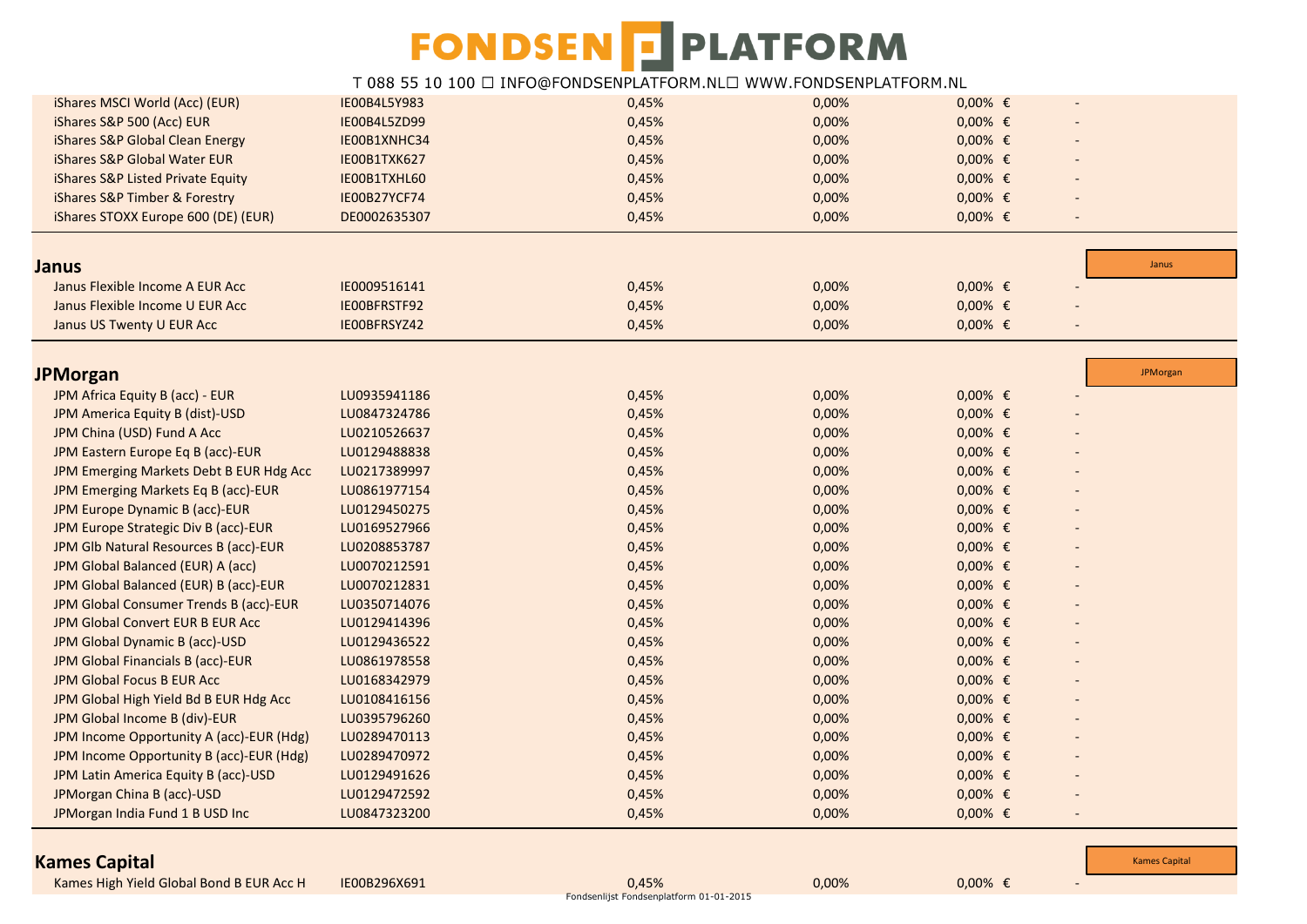#### T 088 55 10 100 □ INFO@FONDSENPLATFORM.NL□ WWW.FONDSENPLATFORM.NL

| Kames Investment Grade Global Bond Fund B EL IE00B296XY79 |              | 0,45% | 0,00% | $0,00%$ € | $\overline{a}$           |            |
|-----------------------------------------------------------|--------------|-------|-------|-----------|--------------------------|------------|
| <b>KAMES Strategic Global Bond A EUR I</b>                | IE00B2496537 | 0,45% | 0,00% | $0,00%$ € |                          |            |
| <b>KAMES Strategic Global Bond B Acc</b>                  | IE00BH7HVR67 | 0,45% | 0,00% | $0,00%$ € | $\overline{a}$           |            |
|                                                           |              |       |       |           |                          |            |
| <b>KBC</b>                                                |              |       |       |           |                          | <b>KBC</b> |
| <b>KBC Money Euro Inc</b>                                 | LU0012083738 | 0,45% | 0,00% | $0,00%$ € | $\overline{\phantom{a}}$ |            |
|                                                           |              |       |       |           |                          |            |
| <b>Kempen</b>                                             |              |       |       |           |                          | Kempen     |
| Kempen (Lux) Sustainable Smallcap BN                      | LU0927663905 | 0,45% | 0,00% | $0,00%$ € |                          |            |
| Kempen European High Dividend                             | NL0000293348 | 0,45% | 0,00% | $0,00%$ € |                          |            |
| Kempen Global High Dividend Fund                          | NL0006089229 | 0,45% | 0,00% | $0,00%$ € |                          |            |
| Kempen L Glbl Sovereign Fnd Indx B                        | LU0772265244 | 0,45% | 0,00% | $0,00%$ € |                          |            |
|                                                           |              |       |       |           |                          |            |
| <b>M&amp;G</b>                                            |              |       |       |           |                          | M&G        |
| <b>M&amp;G Dynamic Allocation C EUR Acc</b>               | GB00B56D9Q63 | 0,45% | 0,00% | $0,00%$ € |                          |            |
| M&G Global Basics A EUR Acc                               | GB0030932676 | 0,45% | 0,00% | $0,00%$ € |                          |            |
|                                                           |              |       |       |           |                          |            |
|                                                           |              |       |       |           |                          |            |
|                                                           |              |       |       |           |                          |            |
|                                                           |              |       |       |           |                          |            |
| <b>Nordea</b>                                             |              |       |       |           |                          | Nordea     |
| Nordea-1 Nordic Equity BC EUR                             | LU0841548067 | 0,45% | 0,00% | $0,00%$ € |                          |            |
| Nordea-1 Stable Return BC EUR                             | LU0841554891 | 0,45% | 0,00% | $0,00%$ € |                          |            |
| <b>Petercam</b>                                           |              |       |       |           |                          | Petercam   |
| Petercam Bonds Eur Short Term 1 Yea                       | BE0058190878 | 0,45% | 0,00% | $0,00%$ € |                          |            |
| Petercam Bonds Eur Short Term 1 Year W                    | BE6246088643 | 0,45% | 0,00% | $0,00%$ € |                          |            |
|                                                           |              |       |       |           |                          |            |
| <b>Pictet</b>                                             |              |       |       |           |                          | Pictet     |
| Pictet Absolute Return Glo Div-I EUR                      | LU0247079386 | 0,45% | 0,00% | $0,00%$ € |                          |            |
| Pictet Eastern Europe-I EUR                               | LU0131718073 | 0,45% | 0,00% | $0,00%$ € |                          |            |
| <b>Pictet Emerging Markets-I USD</b>                      | LU0131725870 | 0,45% | 0,00% | $0,00%$ € |                          |            |
| Pictet EUR Bonds-I                                        | LU0128492062 | 0,45% | 0,00% | $0,00%$ € |                          |            |
| <b>Pictet EUR Corporate Bonds-I</b>                       | LU0128472205 | 0,45% | 0,00% | $0,00%$ € |                          |            |
| Pictet EUR High Yield-I                                   | LU0133806785 | 0,45% | 0,00% | $0,00%$ € |                          |            |
| Pictet European Equity Select-I EUR                       | LU0155300493 | 0,45% | 0,00% | $0,00%$ € |                          |            |
| Pictet European Sustainable Eq-I EUR                      | LU0144509550 | 0,45% | 0,00% | $0,00%$ € |                          |            |
| Pictet Global Emerging Debt-HI EUR                        | LU0170991672 | 0,45% | 0,00% | $0,00%$ € |                          |            |

Fondsenlijst Fondsenplatform 01-01-2015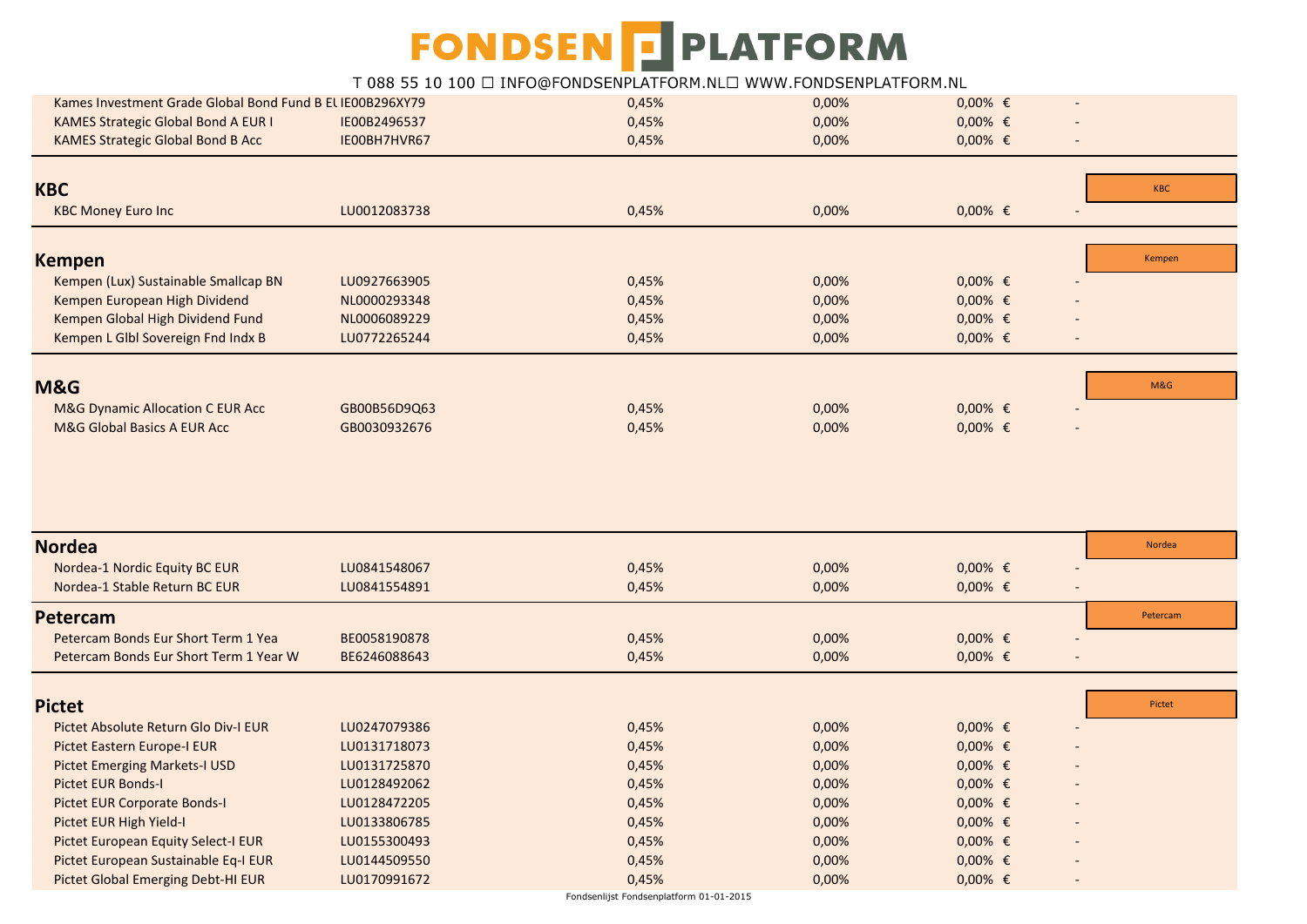| <b>Pictet Greater China-I USD</b>             | LU0168448610 | 0,45%                                               | 0,00% | $0,00%$ €      |                          |  |
|-----------------------------------------------|--------------|-----------------------------------------------------|-------|----------------|--------------------------|--|
| <b>Pictet Premium Brands-I EUR</b>            | LU0217138485 | 0,45%                                               | 0,00% | $0,00%$ €      |                          |  |
| <b>Pictet Security-I USD</b>                  | LU0256845834 | 0,45%                                               | 0,00% | $0,00%$ €      |                          |  |
| Pictet US Equity Growth Select-I USD          | LU0256836254 | 0,45%                                               | 0,00% | $0,00%$ €      |                          |  |
| <b>Pictet Water-I EUR</b>                     | LU0104884605 | 0,45%                                               | 0,00% | $0,00%$ €      |                          |  |
| Pictet World Government Bonds-I EUR           | LU0303494743 | 0,45%                                               | 0,00% | $0,00%$ €      |                          |  |
| Pictet-Emerging Markets Index-P USD           | LU0188499254 | 0,45%                                               | 0,00% | $0,00%$ €      |                          |  |
| Pictet-EUR Sovereign Liquidity-P              | LU0366536711 | 0,45%                                               | 0,00% | $0,00%$ €      |                          |  |
| Pictet-Europe Index-P EUR                     | LU0130731390 | 0,45%                                               | 0,00% | $0,00%$ €      |                          |  |
| Pictet-Pacific Ex Japan Index-P USD           | LU0148538712 | 0,45%                                               | 0,00% | $0,00%$ €      |                          |  |
| Pictet-USA Index-P USD                        | LU0130732877 | 0,45%                                               | 0,00% | $0,00%$ €      | $\overline{\phantom{a}}$ |  |
|                                               |              |                                                     |       |                |                          |  |
| Pimco                                         |              |                                                     |       |                | Pimco                    |  |
| PIMCO GIS Diversified Inc Inst A H            | IE00B1JC0H05 | 0,45%                                               | 0,00% | $0,00%$ €      | $\overline{\phantom{a}}$ |  |
|                                               |              |                                                     |       |                | Robeco                   |  |
| <b>Robeco</b>                                 |              |                                                     |       |                |                          |  |
| Robeco Afrika Fonds G EUR Inc                 | NL0010510822 | 0,45%                                               | 0,00% | $0,00%$ €      |                          |  |
| Robeco All Strategy Euro Bonds CH EUR         | LU0940005050 | 0,45%                                               | 0,00% | $0,00%$ €      |                          |  |
| Robeco ASF Life Cycle 2020 F EUR              | LU0966309139 | 0,45%                                               | 0,00% | $0,00%$ €      |                          |  |
| Robeco ASF Life Cycle 2025 F EUR              | LU0966309212 | 0,45%                                               | 0,00% | $0,00%$ €      |                          |  |
| Robeco ASF Life Cycle 2030 F EUR              | LU0966309303 | 0,45%                                               | 0,00% | $0,00%$ €      |                          |  |
| Robeco ASF Life Cycle 2035 F EUR              | LU0966309485 | 0,45%                                               | 0,00% | $0,00%$ €      |                          |  |
| Robeco ASF Life Cycle 2040 F EUR              | LU0966309568 | 0,45%                                               | 0,00% | $0,00%$ €      |                          |  |
| Robeco Asia Pacific Equities F EUR            | LU0871827209 | 0,45%                                               | 0,00% | $0,00%$ €      |                          |  |
| Robeco Balanced-Mix G EUR Inc                 | NL0010510863 | 0,45%                                               | 0,00% | $0,00%$ €      |                          |  |
| Robeco BP Global Premium Eqs C EUR            | LU0940004830 | 0,45%                                               | 0,00% | $0,00%$ €      |                          |  |
| Robeco Chinese Equities F EUR Acc             | LU0940005134 | 0,45%                                               | 0,00% | $0,00\%$ $\in$ |                          |  |
| Robeco Chinese Equity D EUR Acc               | LU0187077309 | 0,45%                                               | 0,00% | $0,00%$ €      |                          |  |
| Robeco Duurzaam Aandelen G EUR Inc            | NL0010510806 | 0,45%                                               | 0,00% | $0,00%$ €      |                          |  |
| Robeco Dynamic-Mix G EUR Inc                  | NL0010510871 | 0,45%                                               | 0,00% | $0,00%$ €      |                          |  |
| <b>Robeco Emerging Markets Equities F EUR</b> | LU0792910308 | 0,45%                                               | 0,00% | $0,00%$ €      |                          |  |
| <b>Robeco Emerging Stars Equities F EUR</b>   | LU0792910050 | 0,45%                                               | 0,00% | $0,00%$ €      |                          |  |
| Robeco Flex-o-Rente FH EUR                    | LU0940006538 | 0,45%                                               | 0,00% | $0,00%$ €      |                          |  |
| Robeco Global Consumer Trends Eqs D EUR       | LU0187079347 | 0,45%                                               | 0,00% | $0,00%$ €      |                          |  |
| Robeco Global Consumer Trends Eqs F EUR       | LU0871827464 | 0,45%                                               | 0,00% | $0,00%$ €      |                          |  |
| Robeco Growth-Mix G EUR Inc                   | NL0010510830 | 0,45%                                               | 0,00% | $0,00%$ €      |                          |  |
| Robeco High Dividend Property Equit           | LU0454739706 | 0,45%                                               | 0,00% | $0,00%$ €      |                          |  |
| Robeco High Yield Bonds (EUR) D Acc           | LU0085136942 | 0,45%                                               | 0,00% | $0,00%$ €      |                          |  |
| Robeco High Yield Bonds FH EUR                | LU0792910563 | 0,45%                                               | 0,00% | $0,00%$ €      |                          |  |
| Robeco Investment Grade Corporate Bd CH       | LU0871827621 | 0,45%                                               | 0,00% | $0,00%$ €      |                          |  |
| Robeco Privilege Aandelen B                   | NL0010366407 | $0.45\%$<br>Eondsenlijst Eondsennlatform 01-01-2015 | 0,00% | $0,00%$ €      |                          |  |
|                                               |              |                                                     |       |                |                          |  |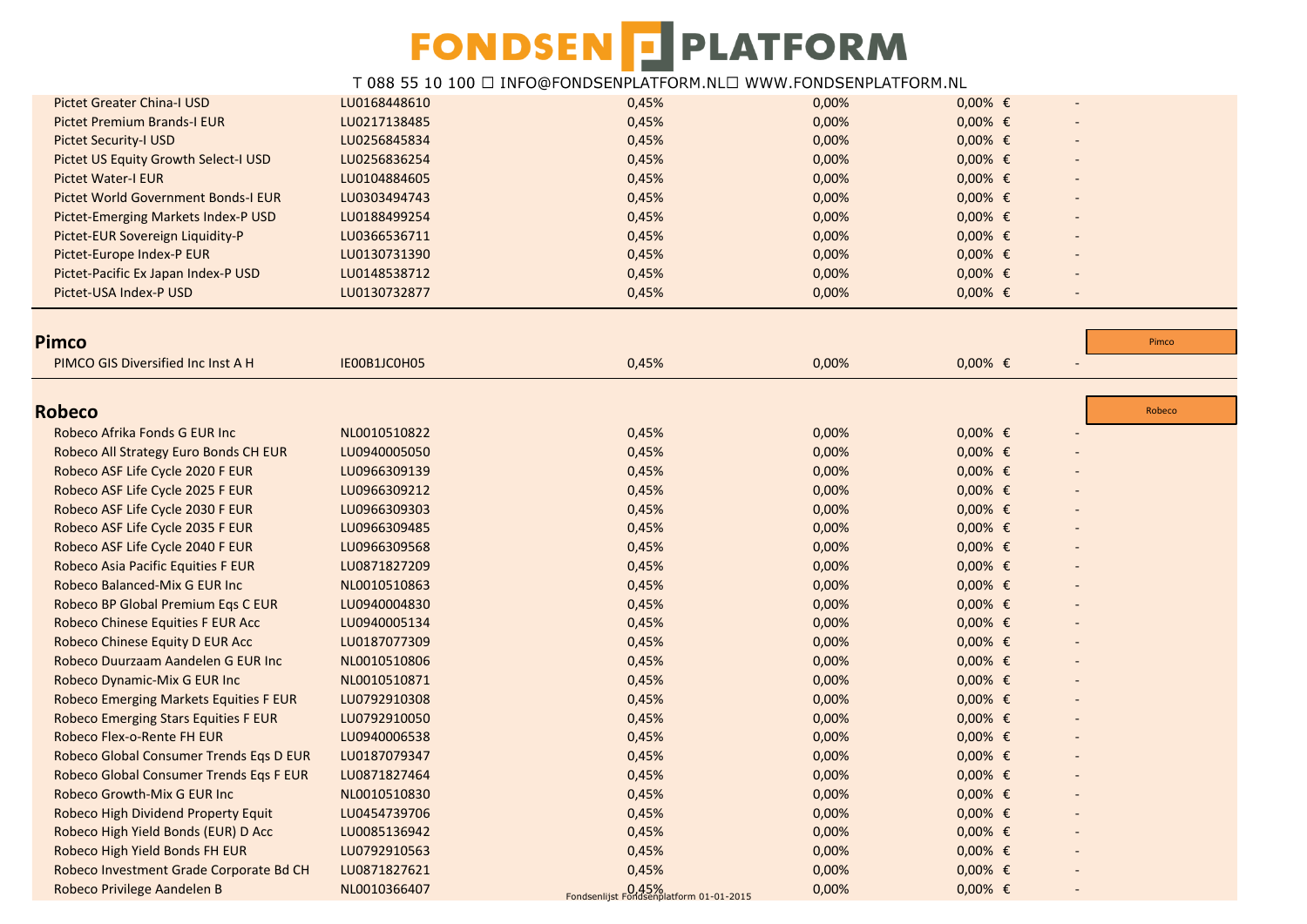| <b>Robeco Property Equities C EUR</b>                                        | LU0940004673                 | 0,45%          | 0,00%          | $0,00%$ €              |                          |
|------------------------------------------------------------------------------|------------------------------|----------------|----------------|------------------------|--------------------------|
| <b>Robeco Safe Mix</b>                                                       | NL0000288629                 | 0,45%          | 0,00%          | $0,00%$ €              |                          |
| Robeco Safe-Mix G EUR Inc                                                    | NL0010510855                 | 0,45%          | 0,00%          | $0,00%$ €              |                          |
| Robeco Solid-Mix G EUR Inc                                                   | NL0010510848                 | 0,45%          | 0,00%          | $0,00%$ €              |                          |
| Robeco US Premium Equities DH EUR                                            | LU0320896664                 | 0,45%          | 1,00%          | $0,00%$ €              |                          |
| Robeco US Premium Equities F EUR                                             | LU0832430747                 | 0,45%          | 1,00%          | $0,00%$ €              |                          |
| Robeco US Premium Equities FH EUR                                            | LU0832431125                 | 0,45%          | 1,00%          | $0,00%$ €              |                          |
| <b>RobecoSAM Smart Materials N EUR</b>                                       | LU0805493698                 | 0,45%          | 0,00%          | $0,00%$ €              |                          |
| RobecoSAM Sust Healthy Living N EUR                                          | LU0805493342                 | 0,45%          | 0,00%          | $0,00%$ €              |                          |
| RobecoSAM Sustainable Agribsns Eq F EUR                                      | LU0940006371                 | 0,45%          | 0,00%          | $0,00%$ €              |                          |
| RobecoSAM Sustainable Climate N EUR                                          | LU0805493425                 | 0,45%          | 0,00%          | $0,00%$ €              |                          |
| RobecoSAM Sustainable European Eqs F EUR                                     | LU0940006702                 | 0,45%          | 0,00%          | $0,00%$ €              |                          |
| <b>Rorento Class DH EUR</b>                                                  | LU0934195610                 | 0,45%          | 0,00%          | $0,00%$ €              |                          |
| <b>Rorento FH EUR</b>                                                        | LU0951484681                 | 0,45%          | 0,00%          | $0,00%$ €              | $\overline{\phantom{a}}$ |
|                                                                              |                              |                |                |                        |                          |
| Sarasin                                                                      |                              |                |                |                        | Sarasin                  |
| Sarasin Sustainable Equity - Real E                                          | LU0288928376                 | 0,45%          | 0,00%          | $0,00%$ €              | $\overline{\phantom{a}}$ |
|                                                                              |                              |                |                |                        |                          |
|                                                                              |                              |                |                |                        |                          |
| <b>Schroders</b>                                                             |                              |                |                |                        | <b>Schroders</b>         |
| Schroder ISF EMkt C EUR                                                      | LU0248177411                 | 0,45%          | 0,00%          | $0,00%$ €              |                          |
| Schroder ISF EMkt Dbt Abs Ret Z € Acc H                                      | LU0968426949                 | 0,45%          | 0,00%          | $0,00%$ €              |                          |
| Schroder ISF Euro Corporate Bd Z Acc EUR                                     | LU0968427160                 | 0,45%          | 0,00%          | $0,00%$ €              |                          |
| Schroder ISF Europ Special Sit C Acc                                         | LU0246036288                 | 0,45%          | 0,00%          | $0,00%$ €              |                          |
| Schroder ISF European Special Sit A                                          | LU0246035637                 | 0,45%          | 0,00%          | $0,00%$ €              |                          |
| Schroder ISF Glbl High Yld C EUR Hdg Acc                                     | LU0189895658                 | 0,45%<br>0,45% | 0,00%          | $0,00%$ €              |                          |
| Schroder ISF Glbl Prop Sec Z EUR Hdg Acc                                     | LU0968428648                 | 0,45%          | 0,00%          | $0,00%$ €<br>$0,00%$ € |                          |
| Schroder ISF Global Bond C Acc                                               | LU0106257180                 | 0,45%          | 0,00%<br>0,00% | $0,00%$ €              |                          |
| Schroder ISF Global Dyn Bal C EUR Acc<br>Schroder ISF Global Dynamic Balance | LU0776414327<br>LU0776414160 | 0,45%          | 0,00%          | $0,00%$ €              |                          |
| Schroder ISF Global Energy Z EUR Acc                                         | LU0969110849                 | 0,45%          | 0,00%          | $0,00%$ €              |                          |
| Schroder ISF Latin Amer C EUR                                                | LU0248184110                 | 0,45%          | 0,00%          | $0,00%$ €              |                          |
| Schroder ISF Middle East EUR C                                               | LU0316465888                 | 0,45%          | 0,00%          | $0,00%$ €              |                          |
| Schroder ISF US Sm & MdCp Eq Z EURH Acc                                      | LU0969112464                 | 0,45%          | 0,00%          | $0,00%$ €              |                          |
|                                                                              |                              |                |                |                        |                          |
|                                                                              |                              |                |                |                        |                          |
| <b>Skagen</b>                                                                |                              |                |                |                        | Skagen                   |
| Skagen Global B                                                              | NO0010679012                 | 0,45%          | 0,00%          | $0,00%$ €              |                          |
| Skagen Kon-Tiki B                                                            | NO0010679038                 | 0,45%          | 0,00%          | $0,00%$ €              |                          |
| <b>Skagen Vekst B</b>                                                        | NO0010678998                 | 0,45%          | 0,00%          | $0,00%$ €              |                          |
| <b>Skagen Tellus B</b>                                                       | NO0010708704                 | 0,45%          | 0,00%          | $0,00%$ €              |                          |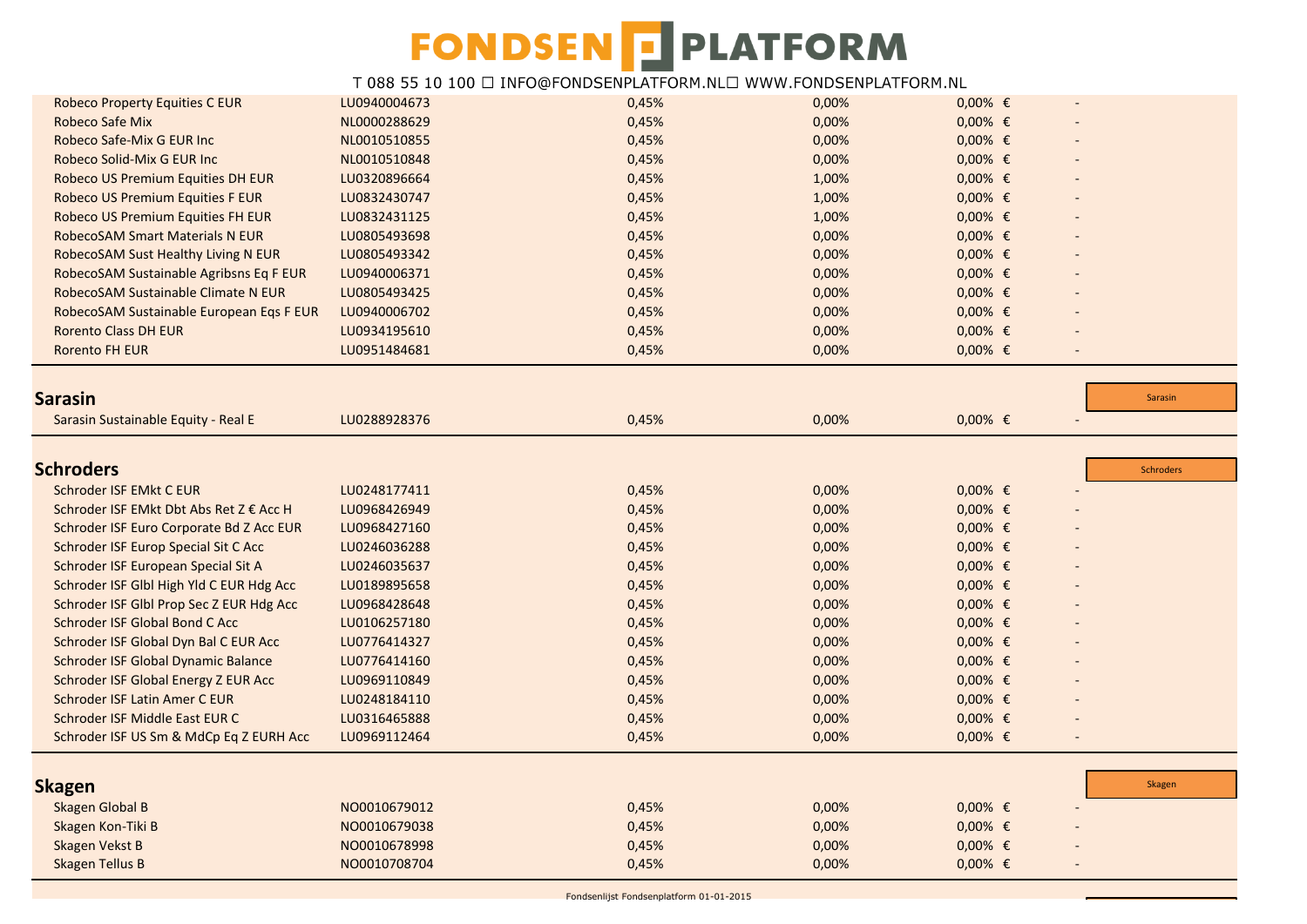| <b>SNS Asset Management</b>              |              |       |       |           | <b>SNS Asset Mamagement</b>      |
|------------------------------------------|--------------|-------|-------|-----------|----------------------------------|
| <b>SNS Euro Vastgoedfonds</b>            | NL0010579132 | 0,45% | 0,00% | $0,00%$ € |                                  |
| <b>SNS Optimaal Blauw</b>                | NL0010579140 | 0,45% | 0,00% | $0,00%$ € |                                  |
| <b>SNS Optimaal Geel</b>                 | NL0010579157 | 0,45% | 0,00% | $0,00%$ € |                                  |
| <b>SNS Optimaal Oranje</b>               | NL0010579165 | 0,45% | 0,00% | $0,00%$ € |                                  |
| <b>SNS Optimaal Paars</b>                | NL0010579181 | 0,45% | 0,00% | $0,00%$ € |                                  |
| <b>SNS Optimaal Rood</b>                 | NL0010579173 | 0,45% | 0,00% | $0,00%$ € |                                  |
|                                          |              |       |       |           |                                  |
| <b>Standard Life Investments</b>         |              |       |       |           | <b>Standard Life Investments</b> |
| Standard Life SICAV GIb AbsRt Str D Acc  | LU0548153799 | 0,45% | 0,00% | $0,00%$ € |                                  |
|                                          |              |       |       |           |                                  |
| <b>Today's Tomorrow</b>                  |              |       |       |           | <b>Today's Tomorrow</b>          |
| Today's Actief Fonds Offensief A         | NL0010066296 | 0,45% | 0,00% | $0,00%$ € |                                  |
| <b>Today's Continu Click</b>             | NL0010066304 | 0,45% | 0,00% | $0,00%$ € |                                  |
|                                          |              |       |       |           |                                  |
| <b>Think ETF's</b>                       |              |       |       |           | Think ETF's                      |
| <b>Think Global Equity ETF</b>           | NL0009690221 | 0,45% | 0,00% | $0,00%$ € |                                  |
| <b>Think Global Real Estate ETF</b>      | NL0009690239 | 0,45% | 0,00% | $0,00%$ € |                                  |
| Think iBoxx AAA-AA Government Bd ETF     | NL0010273801 | 0,45% | 0,00% | $0,00%$ € |                                  |
| Think iBoxx Corporate Bond ETF           | NL0009690247 | 0,45% | 0,00% | $0,00%$ € |                                  |
| Think iBoxx Government Bond ETF          | NL0009690254 | 0,45% | 0,00% | $0,00%$ € |                                  |
| Think Sustainable World ETF              | NL0010408704 | 0,45% | 0,00% | $0,00%$ € |                                  |
|                                          |              |       |       |           |                                  |
| <b>Threadneedle</b>                      |              |       |       |           | Threadneedle                     |
| Threadneedle Amer Sel Z EUR Acc          | GB00B8FNNZ59 | 0,45% | 0,00% | $0,00%$ € |                                  |
| Threadneedle Asia ZNA                    | GB00B83BWC19 | 0,45% | 0,00% | $0,00%$ € |                                  |
| Threadneedle Emerg Mkt Bd Ret Grs E Acc  | GB00B0WH9Y53 | 0,45% | 0,00% | $0,00%$ € |                                  |
| Threadneedle Emerg Mkt Bd Z GBP Acc      | GB00B8Q77S73 | 0,45% | 0,00% | $0,00%$ € |                                  |
| Threadneedle Europ H/Y Bd Z Gr Acc EUR   | GB00B5M7TV77 | 0,45% | 0,00% | $0,00%$ € |                                  |
| Threadneedle European Bond ZNI Inc       | GB00B94CTT60 | 0,45% | 0,00% | $0,00%$ € |                                  |
| Threadneedle European Smaller Comp. Fnd  | GB0030810245 | 0,45% | 0,00% | $0,00%$ € |                                  |
| Threadneedle Eurp Sel Ret Net EUR        | GB0002771169 | 0,45% | 0,00% | $0,00%$ € |                                  |
| Threadneedle Eurp Sel ZNA                | GB00B9MB3P97 | 0,45% | 0,00% | $0,00%$ € |                                  |
| Threadneedle Eurp Sm Cos Ret Net EUR Acc | GB0002771383 | 0,45% | 0,00% | $0,00%$ € |                                  |
| Threadneedle Eurp Sm Cos Ret Z EUR Acc   | GB00B96Q7B45 | 0,45% | 0,00% | $0,00%$ € |                                  |
| Threadneedle Glbl Select ZNA USD Acc     | GB00B9283R20 | 0,45% | 0,00% | $0,00%$ € |                                  |
| Threadneedle Global Bond Z Acc GBP       | GB00B888H776 | 0,45% | 0,00% | $0,00%$ € |                                  |
| Threadneedle Global EM Eq ZNA Acc        | GB00B8BYHK55 | 0,45% | 0,00% | $0,00%$ € |                                  |
| Threadneedle Japan ZNA Acc               | GB00B7TRT705 | 0,45% | 0,00% | $0,00%$ € |                                  |